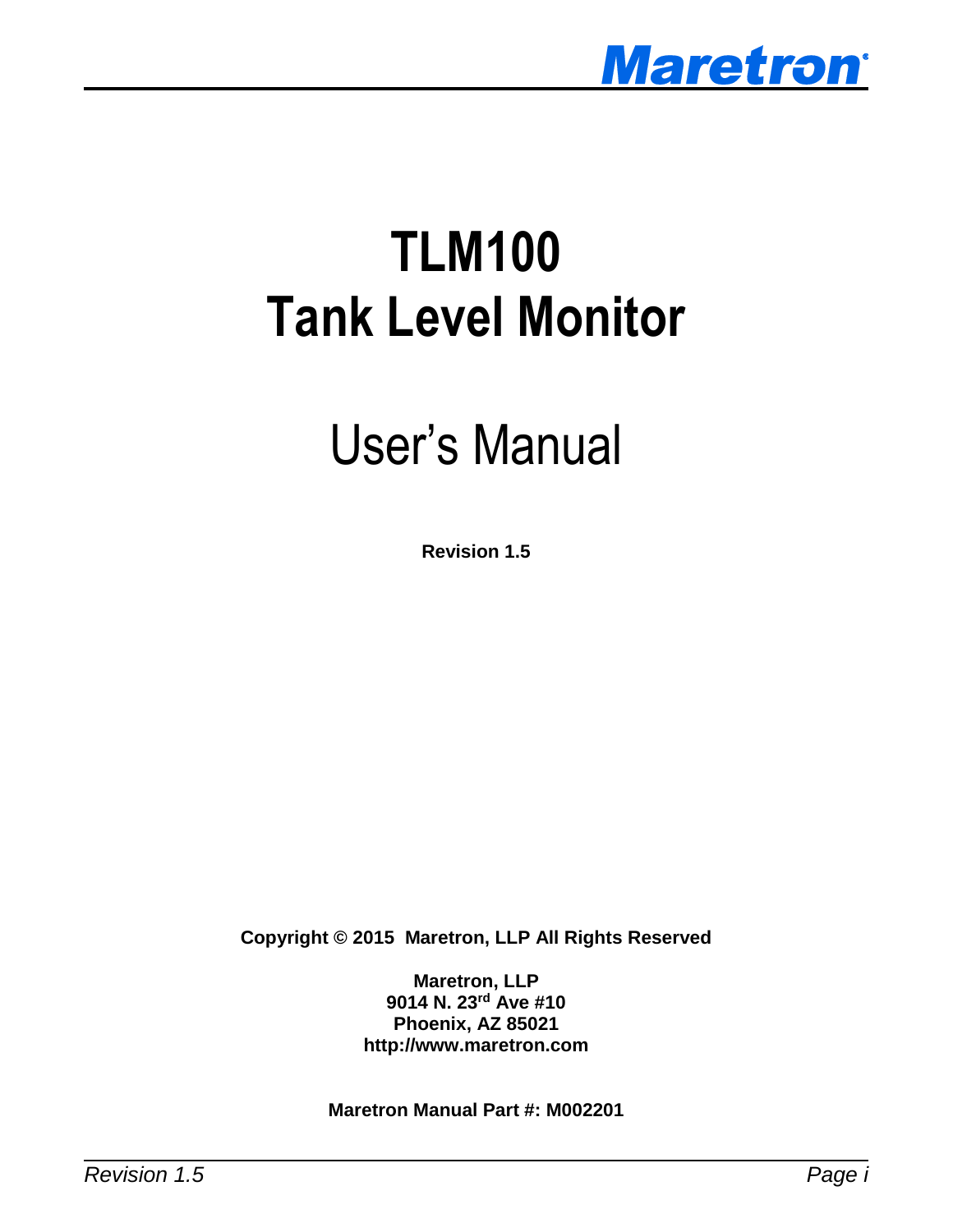# **Revision History**

| <b>Revision</b>                            | <b>Description</b>                                                          |  |  |
|--------------------------------------------|-----------------------------------------------------------------------------|--|--|
| 1.0                                        | Original document                                                           |  |  |
| 1.1                                        | Corrected typo in NMEA protocol PGN list                                    |  |  |
| 1.2                                        | Typographical corrections                                                   |  |  |
| 1.3                                        | Added documentation on mounting locations and theory of operation           |  |  |
|                                            | Corrected torque specifications                                             |  |  |
|                                            | Added prohibition of red Loctite threadlocking compound and cleaning agents |  |  |
|                                            | containing acetone                                                          |  |  |
|                                            | Updated troubleshooting section                                             |  |  |
| Updated referenced firmware version number |                                                                             |  |  |
|                                            | <b>Typographical corrections</b>                                            |  |  |
| 1.4                                        | Added petroleum jelly packet                                                |  |  |
|                                            | Added notes on minimum hole size                                            |  |  |
|                                            | Added information about focus tube cap and updated drawings to show it      |  |  |
| 1.5                                        | Deleted information on obsoleted airlock accessories                        |  |  |
|                                            | Added definition of deadband                                                |  |  |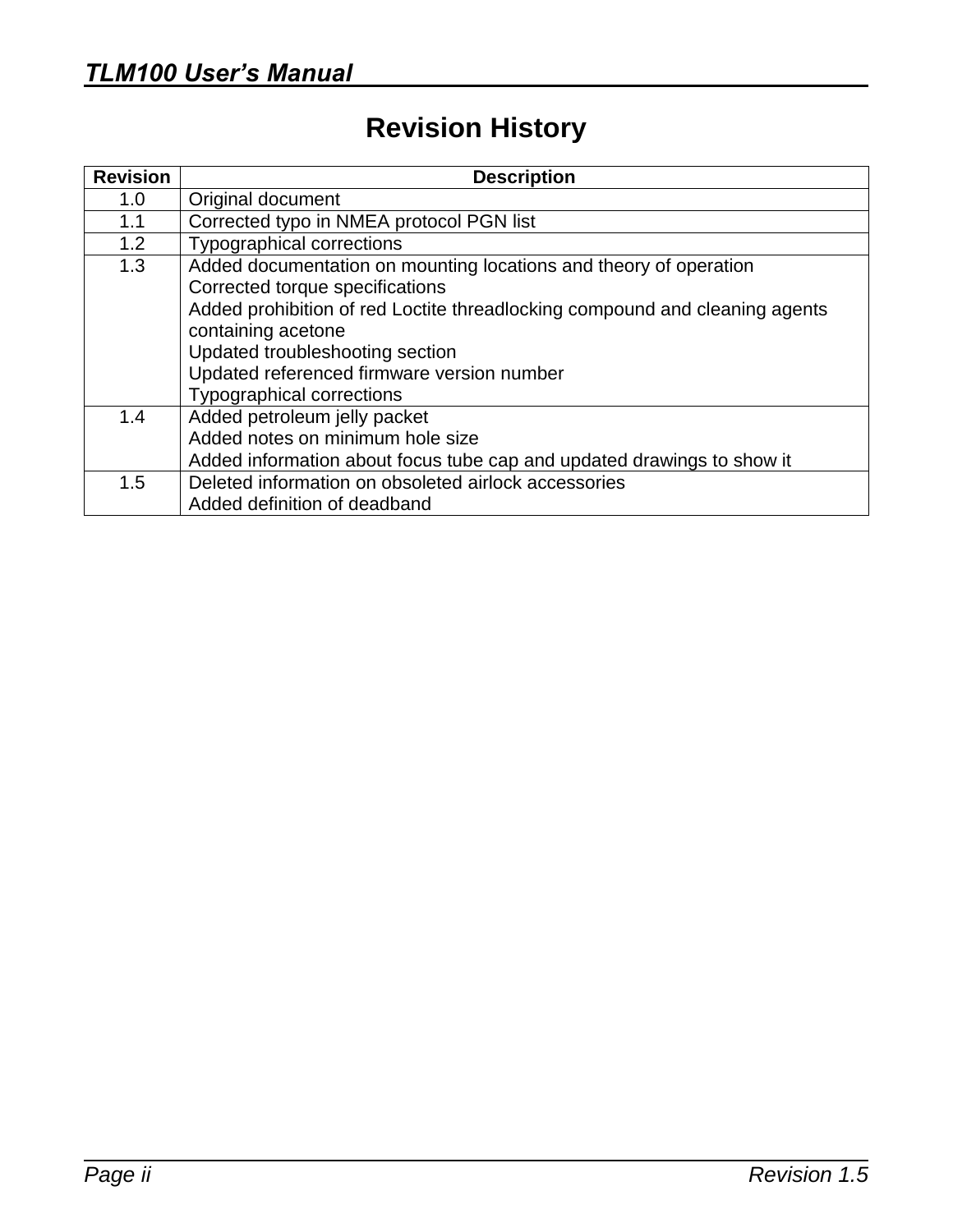# **Maretron**®

# **Table of Contents**

| 1              |  |
|----------------|--|
|                |  |
|                |  |
|                |  |
|                |  |
|                |  |
|                |  |
| $\overline{2}$ |  |
|                |  |
|                |  |
|                |  |
|                |  |
|                |  |
|                |  |
|                |  |
|                |  |
|                |  |
|                |  |
|                |  |
| 3              |  |
|                |  |
|                |  |
|                |  |
|                |  |
|                |  |
|                |  |
| 4              |  |
| 5              |  |
| 6              |  |
| 7              |  |
| 8              |  |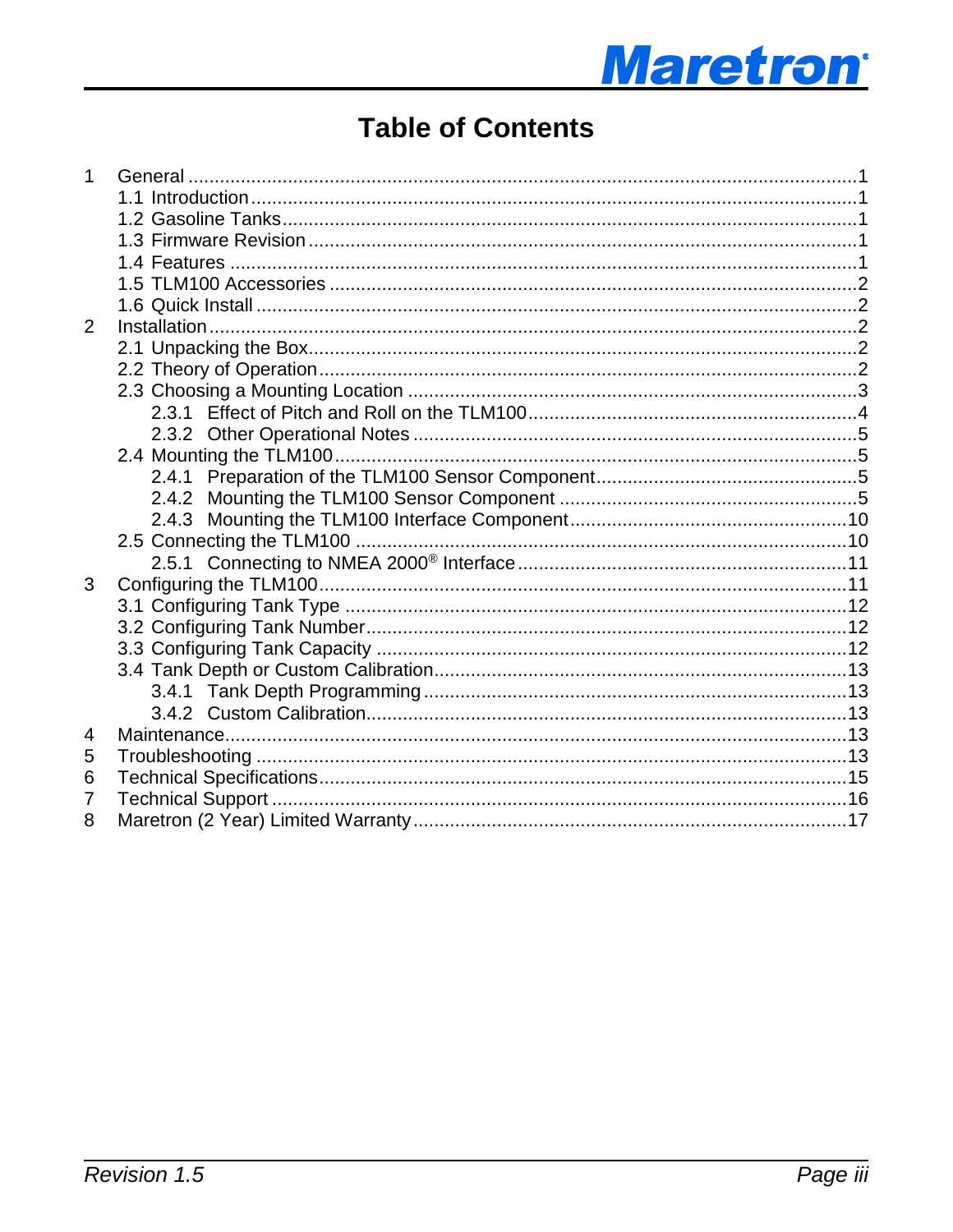# **Table of Figures**

# **Table of Appendices**

|--|--|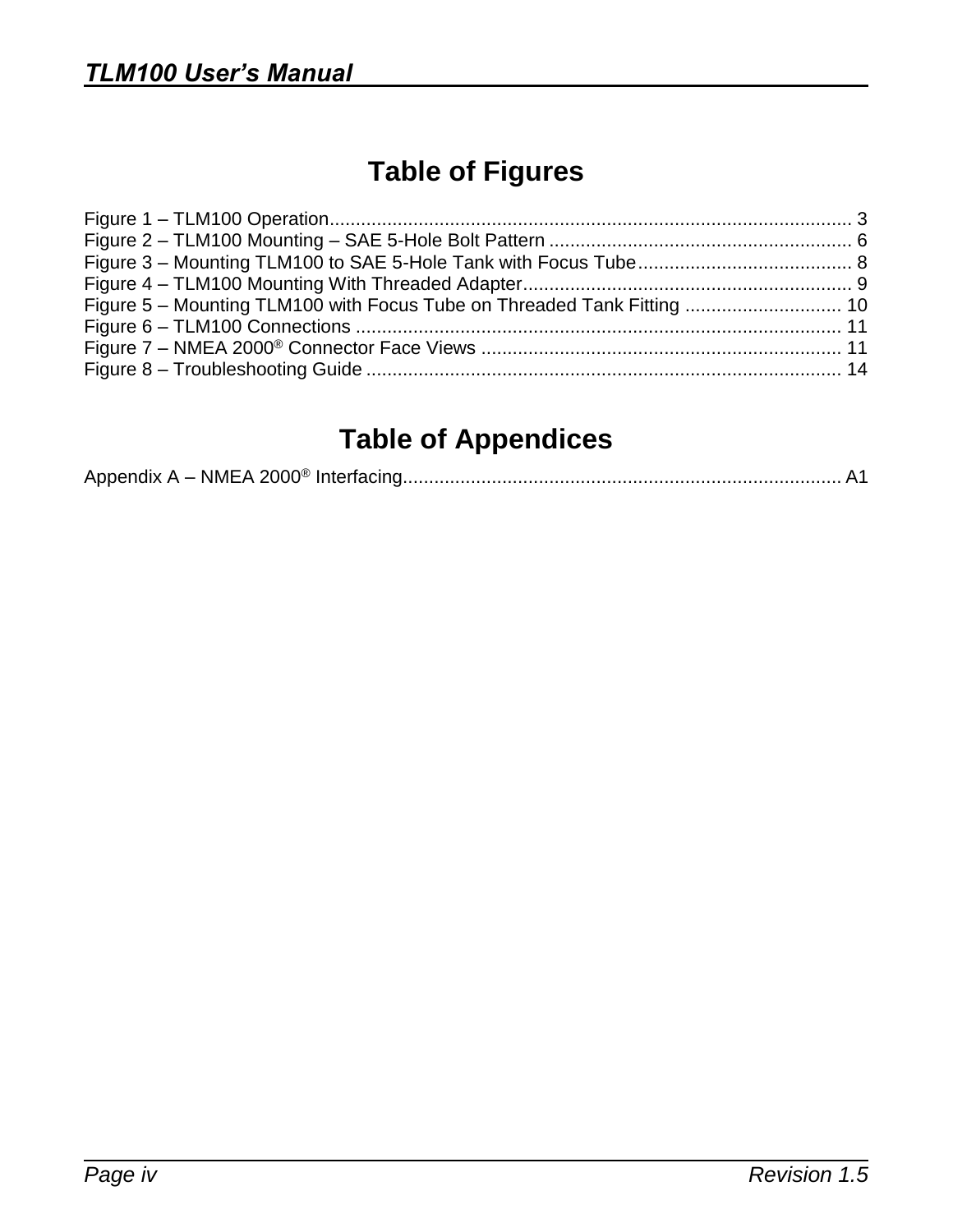

# <span id="page-4-0"></span>**1 General**

## <span id="page-4-1"></span>**1.1 Introduction**

Congratulations on your purchase of the Maretron Tank Level Monitor (TLM100). Maretron has designed and built your monitor to the highest standards for years of reliable, dependable, and accurate service.

The TLM100 is used to sense levels of liquid tanks using ultrasonic technology and transmit the liquid levels over the NMEA 2000® network. This allows you to observe tank levels anywhere on the vessel where there is an NMEA 2000® compatible display such as the Maretron DSM250. The TLM100 is capable of sensing tanks up to 40" (1.02m) in depth. It can be used for diesel, fresh water, grey water, black water, and oil tanks. Unlike most tank senders that only work with rectangular tanks, the TLM100 can be calibrated for irregular tank shapes so you know the true level of your tanks. The TLM100 can be mounted on tanks with a SAE J1810 5-hole mounting pattern, or to tanks using 1.5" NPT or 1.25" BSP threaded openings via available adapters. The TLM100 has an optional airlock for black water applications to keep the face of the ultrasonic transmitter from fouling, and an optional focus tube to allow use on boats with planing hulls when the vessel spends a significant amount of time with the bow pitched up or in tanks with bottoms that are not flat below the ultrasonic transmitter.

The Maretron TLM100 is designed to operate within the harsh demands of the marine environment. However, no piece of marine electronic equipment can function properly unless installed, calibrated, and maintained in the correct manner. Please read carefully and follow these instructions for installation, calibration, and usage of the Maretron TLM100 in order to ensure optimal performance.

## <span id="page-4-2"></span>**1.2 Gasoline Tanks**

The TLM100 is NOT intended for use in tanks containing gasoline. Use in tanks containing gasoline will void the product warranty. For gasoline tank applications, please use the Maretron TLM100 Gasoline Tank Level Monitor.

## <span id="page-4-3"></span>**1.3 Firmware Revision**

This manual corresponds to TLM100 firmware revision 1.1.5.

## <span id="page-4-4"></span>**1.4 Features**

The Maretron TLM100 has the following features:

- Transmits liquid levels over an NMEA 2000® Interface
- Integrated ultrasonic level sensor
- Can be used in tanks up to 40" (1.02m) deep
- SAE J1810 5-hole, 1.5" NPT, or 1.25" BSP Mounting
- Accommodates Irregularly Shaped Tanks with 16 Point Calibration
- 16 Programmable Tank Types Including Fuel, Fresh Water, Waste Water, Live Well
- Programmable Tank Number(s) Up to 16 per Tank Type
- Programmable Tank Capacity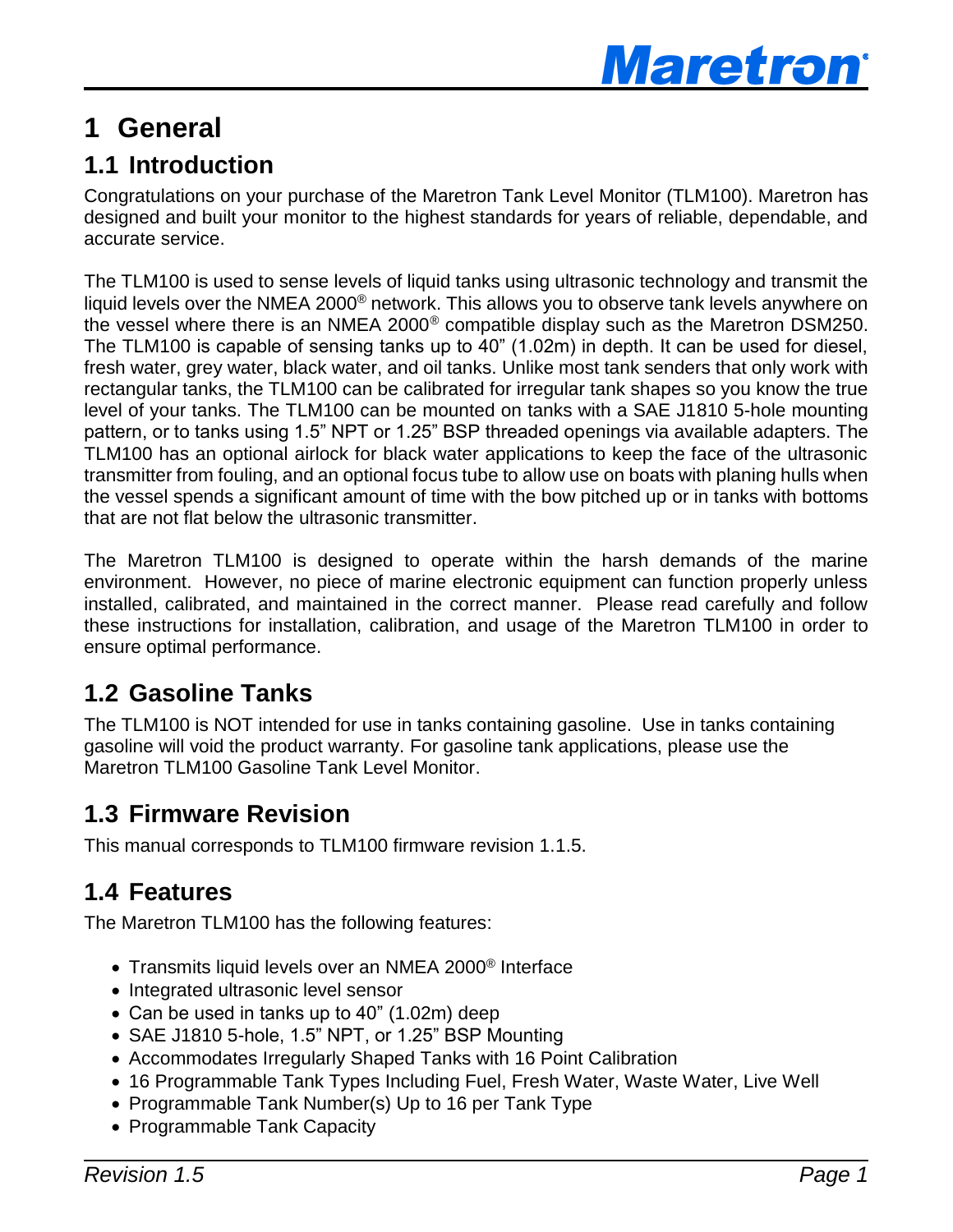## <span id="page-5-0"></span>**1.5 TLM100 Accessories**

Maretron offers the following accessories for the TLM100:

- TA-5H-1.5NPT 1.5" NPT Displacement Hull Tank Adapter
- TA-5H-1.25BSP 1.25" BSP Displacement Hull Tank Adapter
- TFT-5H SAE 5-Bolt Pattern Non-Displacement Hull Focus Tube
- TFT-1.5NPT 1.5" NPT Non-Displacement Hull Focus Tube
- TFT-1.25BSP 1.25" BSP Non-Displacement Hull Focus Tube

## <span id="page-5-1"></span>**1.6 Quick Install**

Installing the Maretron TLM100 involves the following steps. Please refer to the individual sections for additional details.

- 1. Unpack the Box (Section [2.1\)](#page-5-3)
- 2. Choose a Mounting Location (Section [2.3\)](#page-6-0)
- 3. Mount the TLM100 (Section [2.3.2\)](#page-8-0)
- 4. Connect the TLM100 (Section [2.5\)](#page-13-1)
- 5. Configure or Program the Tank Type (Section [3.1\)](#page-15-0)
- 6. Configure or Program the Tank Number (Section [3.2\)](#page-15-1)
- 7. Configure or Program Tank Capacity (Section [3.3\)](#page-15-2)
- 8. Configure for Tank Depth and Shape
	- o Configure or Program the Tank Depth (Section [3.4.1\)](#page-16-1)
	- o Custom Calibration (Section [3.4.2\)](#page-16-2)

# <span id="page-5-2"></span>**2 Installation**

## <span id="page-5-3"></span>**2.1 Unpacking the Box**

When unpacking the box containing the Maretron TLM100, you should find the following items:

- 1 TLM100 Tank Level Monitor
- $\bullet$  1 TLM100 Gasket
- 1 Packet of Petroleum Jelly
- 1 TLM100 User's Manual
- 1 Warranty Registration Card

If any of these items are missing or damaged, please contact Maretron.

## <span id="page-5-4"></span>**2.2 Theory of Operation**

The TLM100 operates by directing a pulse of ultrasonic sound from the sensor component at the top of the tank down to the surface of the liquid in the tank. The TLM100 then measures the time it takes this pulse to travel down to the surface of the liquid, be reflected back up, and then be received back at the sensor component. Using the speed of sound, it uses this time to calculate the distance between the face of the sensor component and the surface of the liquid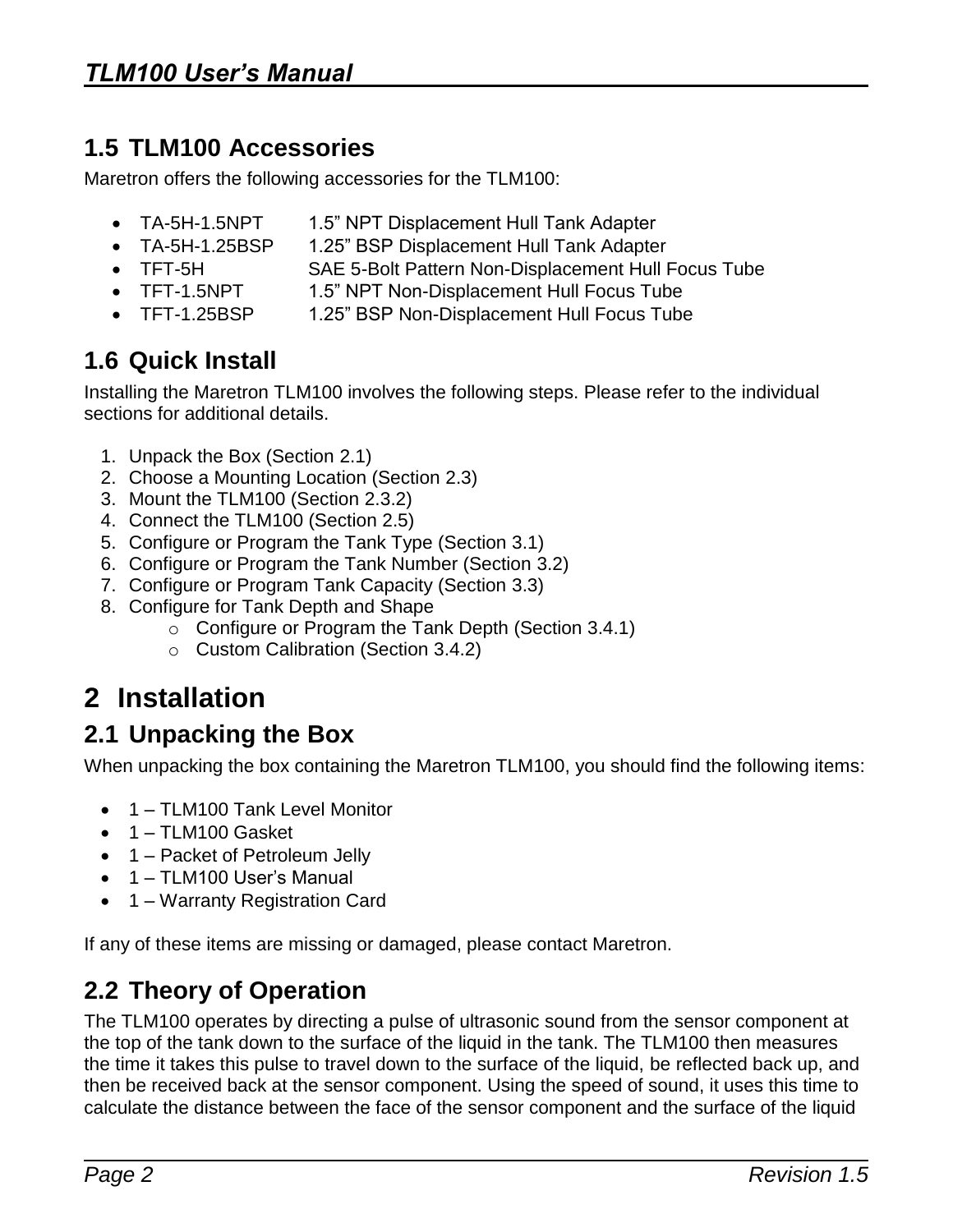

(or the tank bottom if the tank is empty). The cone width of the beam transmitted by the TLM100 sensor component is 6°. Please refer to [Figure 1](#page-6-1) below for a diagram of the waves emitted and received by the TLM100.

The deadband is the area in front of the electroacoustic transducer of ultrasonic sensors, in which measurement is not possible. Basically, it represents the time (converted into a distance) which is needed to emit the sending impulse and then activate the receiver. The deadband, or *minimum* depth that can be measured by the TLM100 is 2" (5.08cm).



*Figure 1 – TLM100 Operation*

## <span id="page-6-1"></span><span id="page-6-0"></span>**2.3 Choosing a Mounting Location**

The primary function of the TLM100 is to sense levels of liquid in tanks using ultrasonic technology and transmit this information over NMEA 2000® network so that tank level information can be viewed anywhere on the vessel where there is an NMEA 2000® compatible display. The TLM100 tank level monitor consists of two parts: 1) the sensor, which mounts onto the top of the tank and contains the ultrasonic level measurement components, and 2) the interface, which converts the measured data into NMEA 2000® format and transmits the data over the NMEA 2000® network.

The interface component of the TLM100 may be mounted anywhere, subject to the length of the cable connecting it to the sensor component.

The sensor component of the TLM100 must be mounted on the tank whose level is to be monitored. Choosing a proper mounting location for the sensor component of the TLM100 is critical to obtaining accurate tank level readings. For best results, please follow these recommendations:

 The sensor component of the TLM100 must be mounted flat, so that the round transceiver portion of the TLM100 faces straight downward.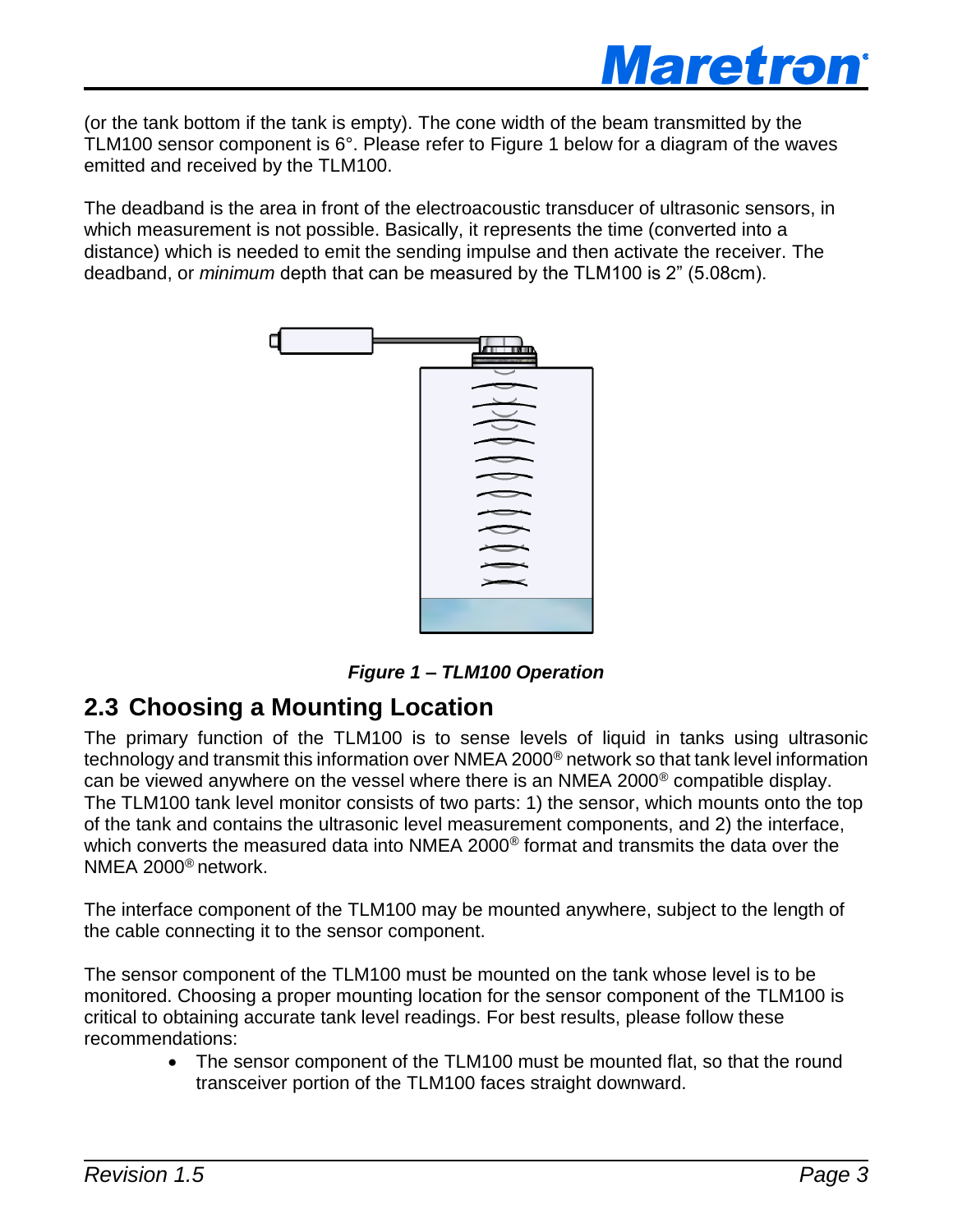- The sensor component of the TLM100 must be mounted over the deepest part of the tank, in order to obtain accurate depth readings when the tank is empty or near empty.
- In order to obtain accurate readings when the tank is empty, the tank bottom directly under the TLM100 must be both smooth and flat, so that the ultrasonic sound waves transmitted by the sender are reflected back to the sender for measurement. If the tank bottom under the TLM100 is sloped, grooved, or rough, then the TLM100 may not report an accurate level reading (or any level reading at all) when the tank is empty. In this case, a focus tube may be used. The focus tube comes with a focus tube cap which can be mounted on the end of the focus tube after it is trimmed to size, which ensures that the ultrasonic sound waves will be reflected back to the sender when the tank is empty even if the tank bottom is not flat. Please refer to the *Focus Tube Installation Instructions* document for details.
- The area below the sensor component of the TLM100 must be free of obstruction from tank baffles or return lines that might reflect ultrasonic waves back towards the sensor component, causing inaccurate depth readings.
- The sensor component of the TLM100 must be mounted away from the tank walls, so that reflections from the tank walls do not cause inaccurate depth readings.
- For a flat bottom tank, the mounting hole in the top of the tank through which the TLM100 measures fluid level should be located as close to the center of the tank, both front-to-back and side-to-side, as possible. This will ensure maximum accuracy of reading in the event that the vessel experiences pitch and roll.
- The TLM100 requires a 1.25" diameter hole. All of the Maretron adapters are designed to this specifications and anything smaller will cause the TLM100 to not work properly. This means that the hole in the top of the tank (if someone is cutting a hole) must be 1.25" or more in diameter. Any type of custom extension or any custom mounting technique (which must be approved by Maretron Technical Support will require the entire apparatus to have a minimum inside diameter of 1.25".
- The bottom face of the sensor component must not come in contact with anything other the clean fluids. If the gasket or any sealing compounds such as silicone come in contact with the sensor, sound waves will be blocked or distorted causing the device to not work. The adapters, air locks or focus tubes must remain clean as any foreign objects may cause problems.

### <span id="page-7-0"></span>**2.3.1 Effect of Pitch and Roll on the TLM100**

Assuming that the TLM100 sensor component is mounted on a flat tank top, the TLM100 will operate correctly as long as the vessel does not experience pitch and/or roll in excess of 6° for an extended period of time. This can occur on a sailboat when the boat is heeled over, or on a powerboat with a non-displacement (planing) hull. Temporary pitch and roll due to wave motion and will not adversely affect tank level readings.

If you are in a sailing vessel or a powerboat with a non-displacement hull and will experience pitch and/or roll in excess of 6° for an extended period of time, you can install a Non-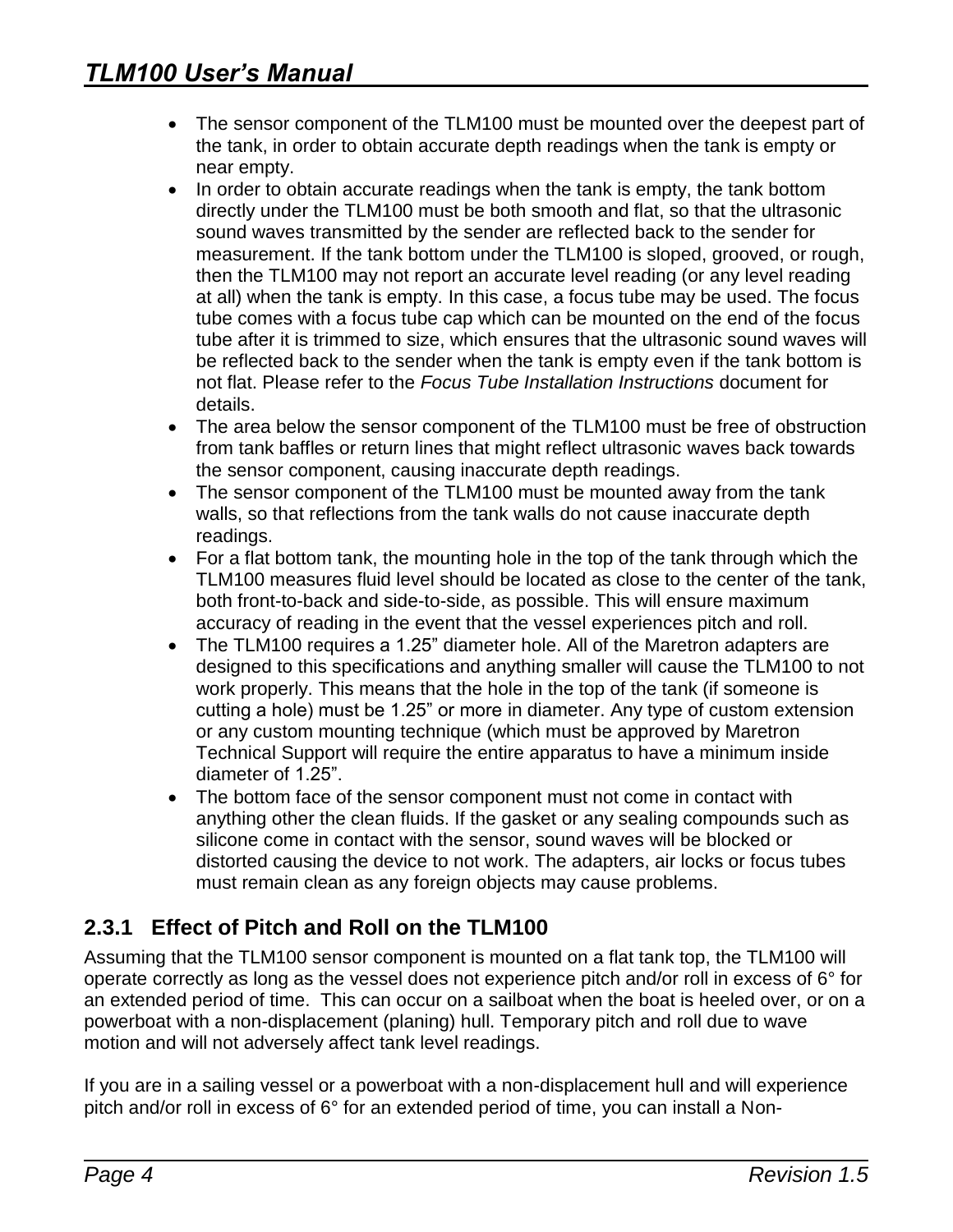

Displacement Hull Focus Tube below the sensor (please refer to Section [1.5](#page-5-0) on page [2](#page-5-0) for ordering information). This is a tube which mounts into the tank before the sensor and directs the ultrasonic waves down to the surface of the liquid and back. With a focus tube, the TLM100 will operate correctly as long as the vessel does not exceed 15° of pitch and/or roll for extended periods of time.

#### <span id="page-8-0"></span>**2.3.2 Other Operational Notes**

There is a 15 second filter associated with the sensor to provide stability in pitching and rolling seas. Any rapid change in fluid level will take 15 seconds for the sensor to catch up with the tank. If someone rapidly fills or empties a tank, they may think there is a problem while the filter catches up.

Filling a diesel tank (or sloshing around in a seaway) can create foam on top of the fluid. If there is enough foam, there won't be a good reflective surface for the signal to bounce off of and return to the sender. Most well installed fuel tanks have the filler tube extend to near the bottom of the tank, which prevents foam, but if not, it will take some time before you get a stable reading after filling the tank.

Testing the TLM100 outside a tank is not recommended. The sensor has a hard time with instantaneous changes to the distance being measured, which never happens when installed on a boat since the tank can't be filled or emptied instantaneously. For example, if you hold the sensor above a table at 10" and then move it away from the table to the floor 40" away, the sensor experiences a step or instantaneous change that causes it to start range finding. Sometimes it will quickly find the floor, other times it will take a long time. Please don't judge the TLM100 based on its performance outside a tank as this does not accurately reflect the operating conditions for which the TLM100 was designed.

## <span id="page-8-1"></span>**2.4 Mounting the TLM100**

#### <span id="page-8-2"></span>**2.4.1 Preparation of the TLM100 Sensor Component**

The accuracy of the TLM100 can be affected by condensation of water or splashing of water or fuel on the surface of the ultrasonic sensor. The TLM100 comes with a packet of petroleum jelly in order to repel the condensation. Open the packet and spread a thin layer of petroleum jelly on the bottom face of the sensor component.

#### <span id="page-8-3"></span>**2.4.2 Mounting the TLM100 Sensor Component**

The TLM100 comes from the factory ready to mount on a tank with the standard SAE J1810 5- Hole mounting pattern. Maretron offers adapters to allow mounting the TLM100 on a tank with a 1.5" NPT connection or a 1.25" BSP connection.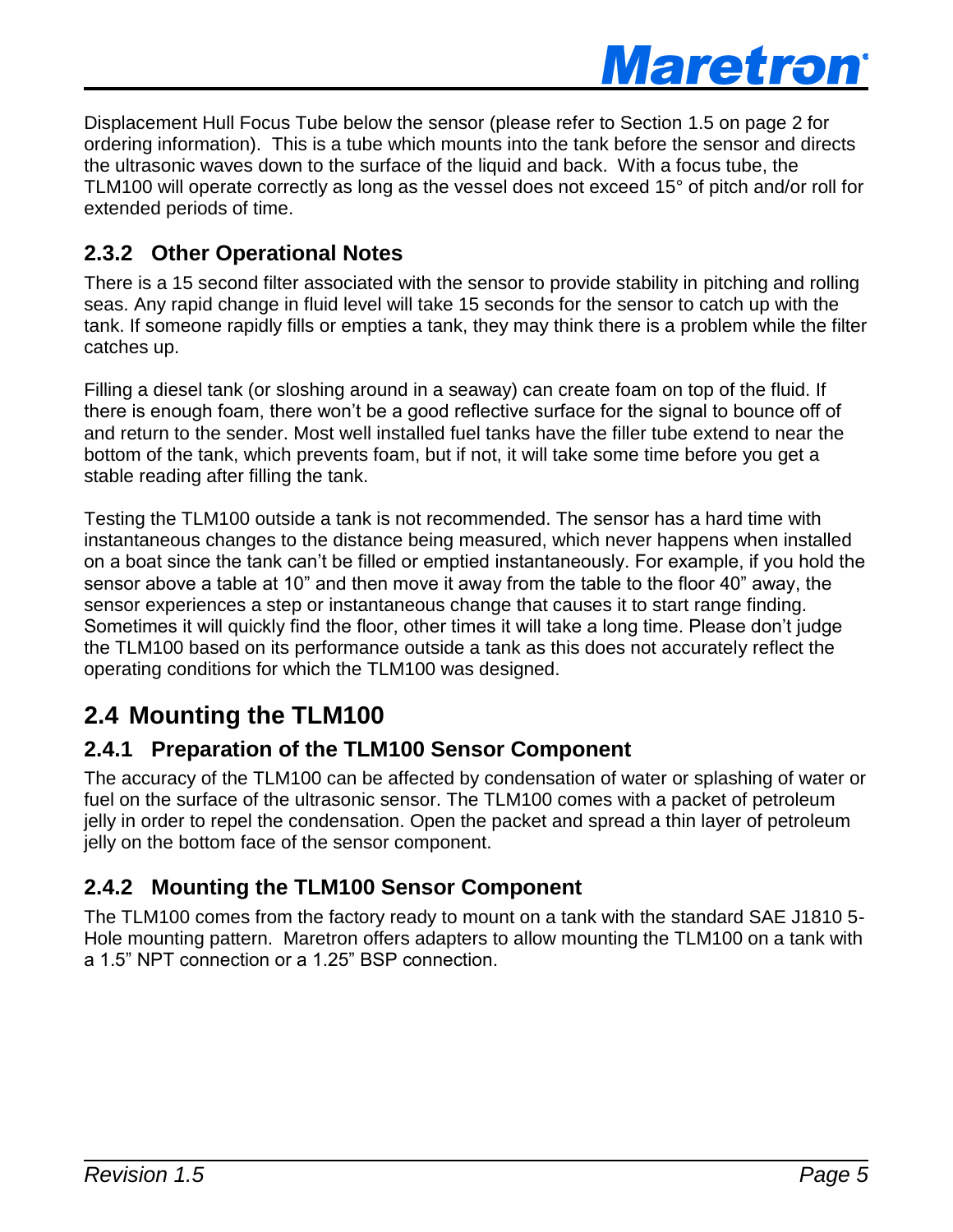| <b>WARNING</b> | • Gasket installs only one way and must be properly aligned to<br>the tank and sensor for proper operation<br>• Use only supplied gasket – other gaskets may obstruct and<br>cause the device to not work – do not use silicone sealant<br>around the gasket<br>• Use only Maretron adapters - others may have wrong<br>diameter, causing the device to not work<br>• Tank must have no obstructions within 6° beam angle (for<br>example baffles, clean outs, fill or vent pipes<br>• Tighten the bolts mounting the TLM100 to a torque of 10-15 in-<br>Ibs (1.1-1.7 N·m). Over torquing the mounting bolts can result |
|----------------|-------------------------------------------------------------------------------------------------------------------------------------------------------------------------------------------------------------------------------------------------------------------------------------------------------------------------------------------------------------------------------------------------------------------------------------------------------------------------------------------------------------------------------------------------------------------------------------------------------------------------|
|                | in erratic or inaccurate depth readings                                                                                                                                                                                                                                                                                                                                                                                                                                                                                                                                                                                 |

#### **2.4.2.1 Installation on a Tank with a SAE J1810 5-Bolt Fitting**

To install the TLM100 on a tank with a SAE J1850 5-bolt fitting, place the gasket over the tank fitting so that the bolt holes line up (WARNING – the gasket must be properly aligned; it only fits one way). Place the TLM100 sensor component over the gasket so that the bolt holes line up. Insert the mounting bolts through the TLM100 sensor component and gasket into the tank fitting (the tank fitting may instead have studs installed, so in this case, install the nuts over the studs), and tighten them to a torque of 10-15 in-lbs (1.1-1.7 N·m). Do not use threadlocking compounds containing methacrylate ester, such as Loctite Red (271), as they will cause stress cracking of the plastic enclosure.



*Figure 2 – TLM100 Mounting – SAE 5-Hole Bolt Pattern*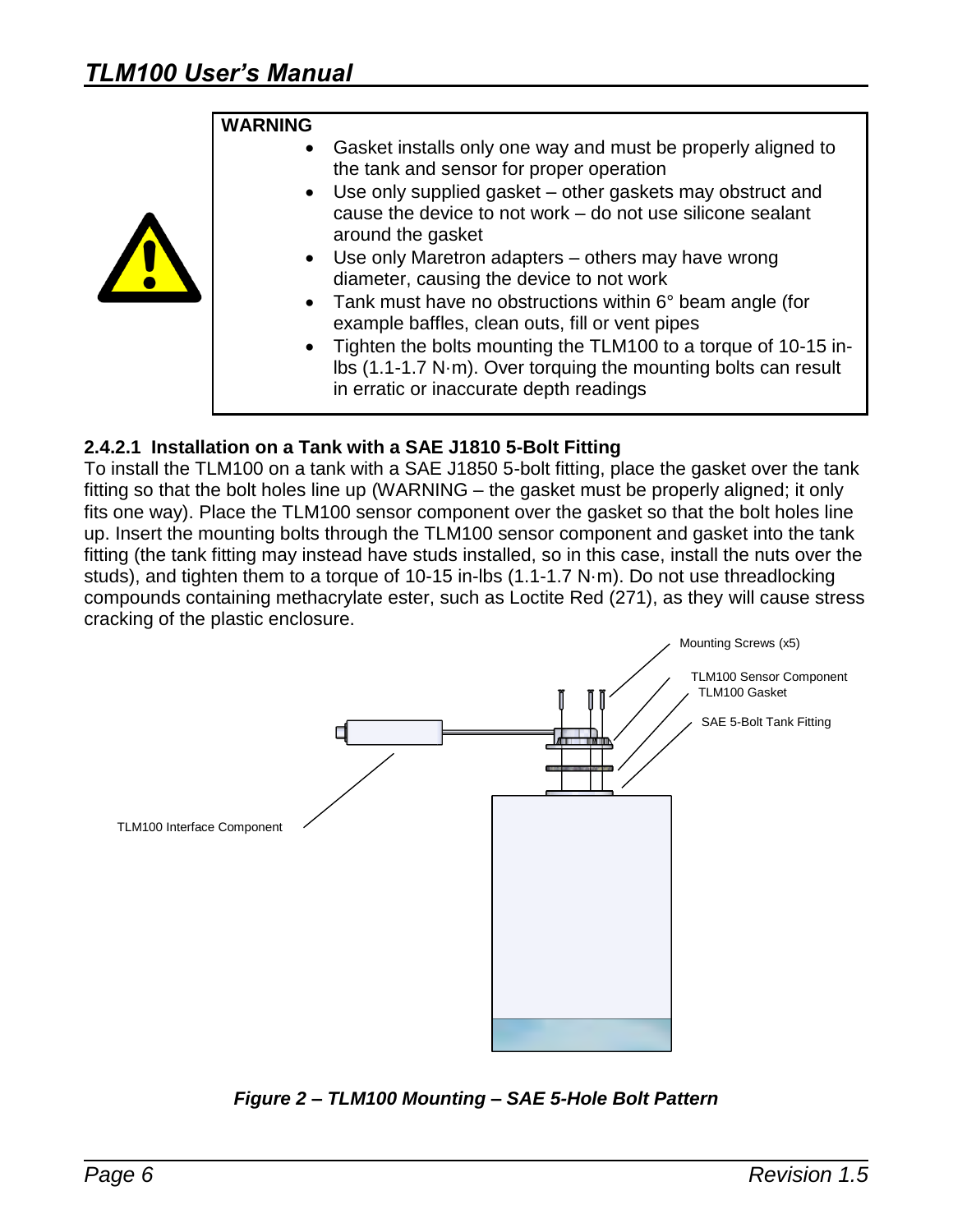

#### **2.4.2.2 Installation on a Tank with a SAE J1810 5-Bolt Fitting and Focus Tube**

If a focus tube is used for a tank with a SAE J1810 5-bolt fitting, determine the depth of the tank at the location of the tank sensor mounting hole and use a saw with a metal-cutting blade to trim the focus tube so that it reaches 1" above the tank bottom when mounted. Remove any burrs from the end of the focus tube after trimming. If the tank bottom is not flat below the location of the focus tube, you may install the focus tube cap on the end of the focus tube. Please refer to the *Focus Tube Installation Instructions*, packaged with the focus tube, for details.

Next, place the gasket included with the focus tube over the focus tube (between the focus tube flange and the tank mounting flange), and then drop the focus tube into the hole so that the bolt holes on the focus tube, focus tube gasket, and tank fitting all line up (WARNING – the gasket must be properly aligned; it only fits one way).

Place the gasket included with the TLM100 over the focus tube so that the bolt holes line up (WARNING – the gasket must be properly aligned; it only fits one way), then place the TLM100 sensor component on top of the TLM100 gasket so that the bolt holes line up.

Insert mounting screws into the bolt holes on the TLM100 sensor component, and thread them into the tank fitting (the tank fitting may instead have studs installed, so in this case, install the nuts over the studs), tightening them to a torque of 10-15 in-lbs (1.1-1.7 N·m). Do not use threadlocking compounds containing methacrylate ester, such as Loctite Red (271), as they will cause stress cracking of the plastic enclosure.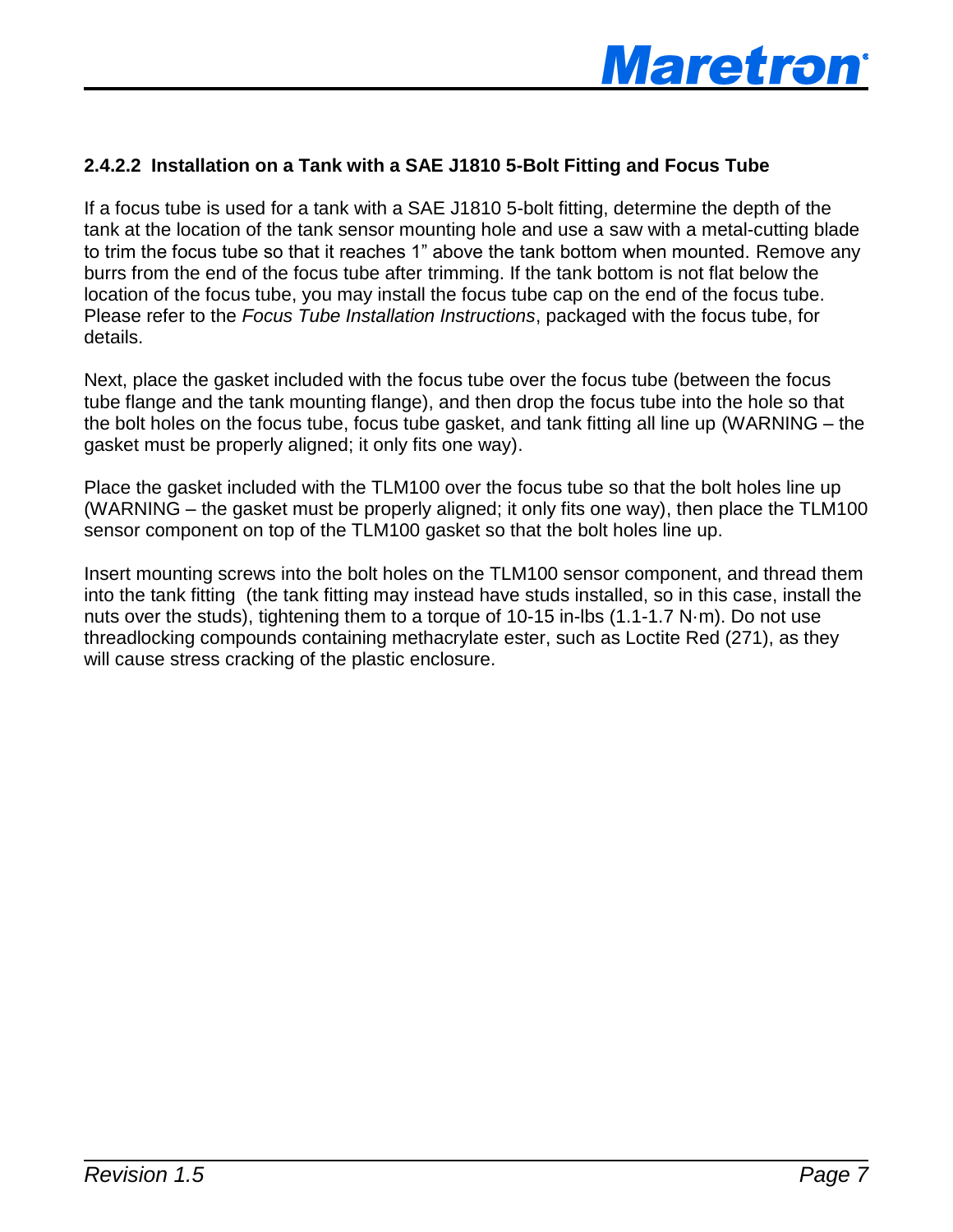

*Figure 3 – Mounting TLM100 to SAE 5-Hole Tank with Focus Tube*

#### **2.4.2.3 Installation on a Tank with a 1.25"BSP or 1.5"NPT Threaded Tank Fitting**

For a threaded tank sender mounting hole, first thread the adapter into the tank opening and tighten to a torque of 3-5 ft-lbs (4.1-6.8 N·m).

Next, place the TLM100 gasket over the adapter so that the bolt holes on the gasket line up with the bolt holes on the adapter (WARNING – the gasket must be properly aligned; it only fits one way). Place the TLM100 sensor component on top of the adapter so that the bolt holes on the TLM100 sensor component line up with the bolt holes on the adapter.

Place the included mounting screws through the bolt holes on the TLM100 sensor component, and thread them into the adapter, tightening them to a torque of 10-15 in-lbs (1.1-1.7 N·m). Do not use threadlocking compounds containing methacrylate ester, such as Loctite Red (271), as they will cause stress cracking of the plastic enclosure.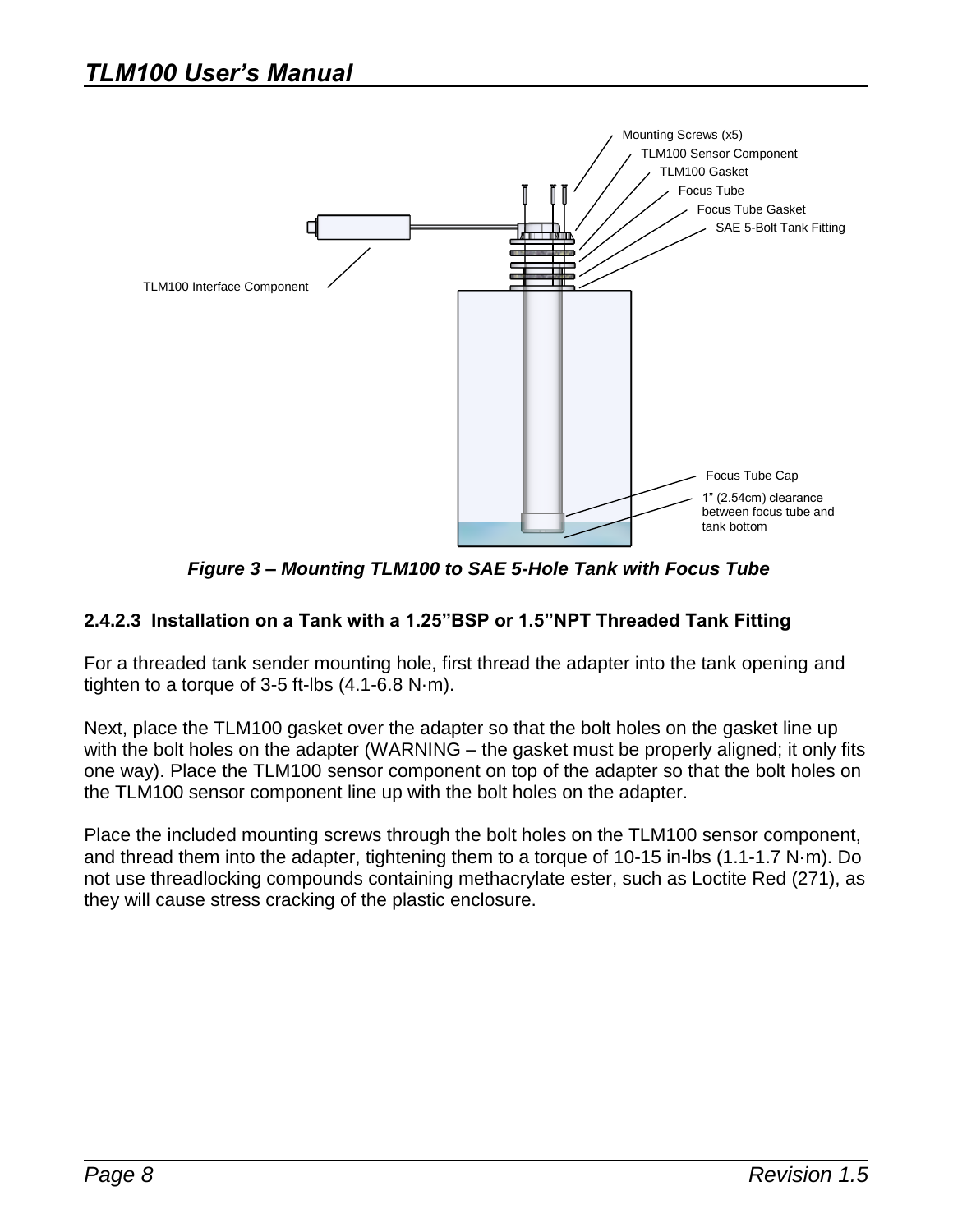



*Figure 4 – TLM100 Mounting With Threaded Adapter*

#### **2.4.2.4 Installation on a Tank with a 1.25"BSP or 1.5"NPT Threaded Tank Fitting and Focus Tube**

If a focus tube is used for a tank with a SAE J1810 5-bolt fitting, determine the depth of the tank at the location of the tank sensor mounting hole and use a saw with a metal-cutting blade to trim the focus tube so that it reaches 1" above the tank bottom when mounted. Remove any burrs from the end of the focus tube after trimming. If the tank bottom is not flat below the location of the focus tube, install the focus tube cap on the end of the focus tube. Please refer to the *Focus Tube Installation Instructions*, packaged with the focus tube, for details.

For a threaded tank sender mounting hole, first thread the adapter into the tank opening and tighten to a torque of 3-5 ft-lbs (4.1-6.8 N·m).

Next, place the TLM100 gasket over the adapter so that the bolt holes on the gasket line up with the bolt holes on the adapter (WARNING – the gasket must be properly aligned; it only fits one way). Place the TLM100 sensor component on top of the adapter so that the bolt holes on the TLM100 sensor component line up with the bolt holes on the adapter.

Place the included mounting screws through the bolt holes on the TLM100 sensor component, and thread them into the adapter, tightening them to a torque of 10-15 in-lbs (1.1-1.7 N·m). Do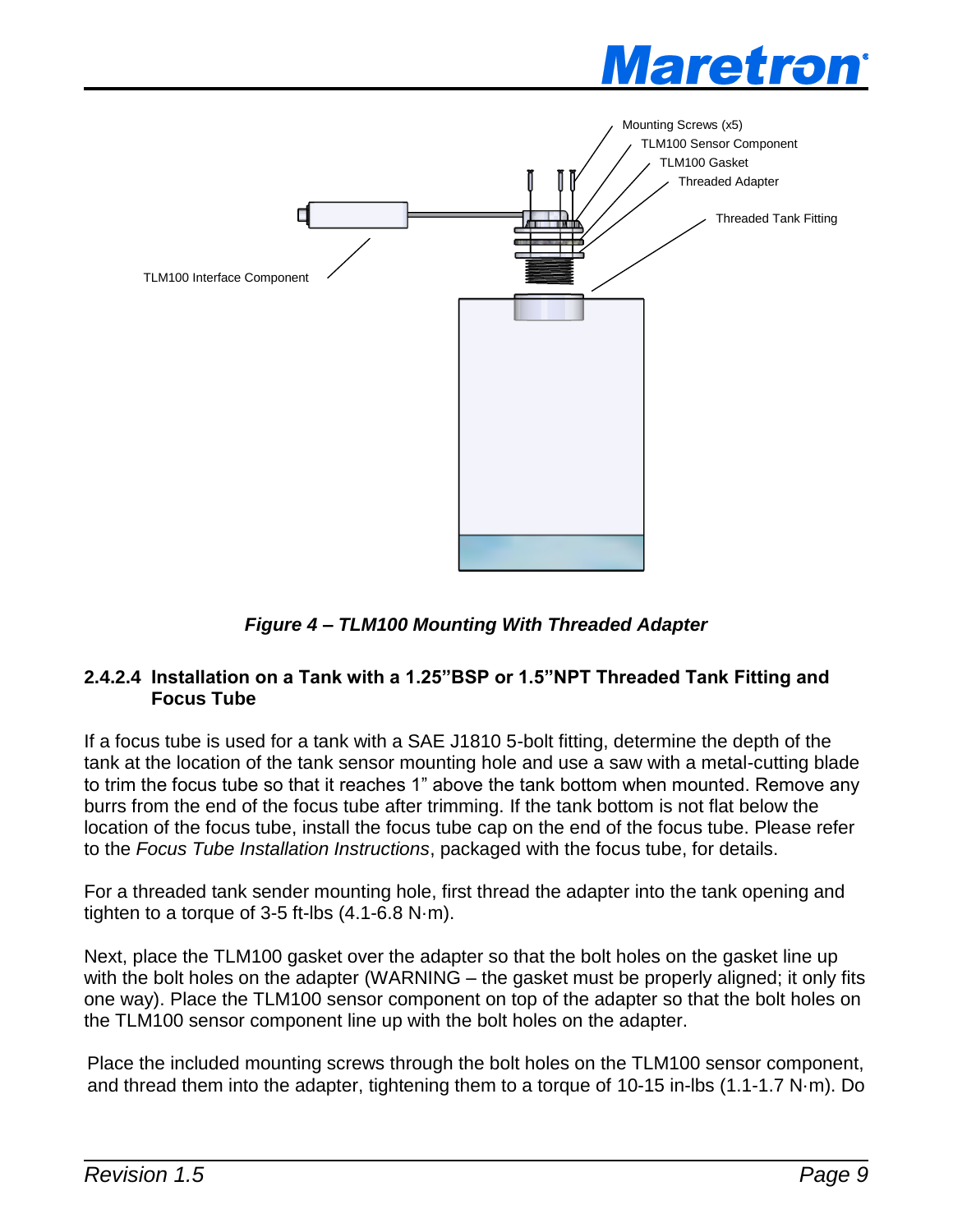not use threadlocking compounds containing methacrylate ester, such as Loctite Red (271), as they will cause stress cracking of the plastic enclosure.



*Figure 5 – Mounting TLM100 with Focus Tube on Threaded Tank Fitting*

#### <span id="page-13-0"></span>**2.4.3 Mounting the TLM100 Interface Component**

The actual mounting of the TLM100 interface component is not critical and the unit can be mounted in any orientation. The TLM100, NMEA 2000® connector, and cable are all waterproof (rated IP67 – protected against temporary immersion in water) so you can mount the unit virtually anywhere. Once you have located a suitable mounting location, you can secure the TLM100 interface component by placing wire ties with screw eyes on the attached cables next to the TLM100 interface component. Do not use threadlocking compounds containing methacrylate ester, such as Loctite Red (271), as they will cause stress cracking of the plastic enclosure.

## <span id="page-13-1"></span>**2.5 Connecting the TLM100**

There is one connection point (see [Figure 6\)](#page-14-2) for the TLM100: the NMEA 2000® connection. Please refer to Section [2.5.1](#page-14-0) for making NMEA 2000® connection.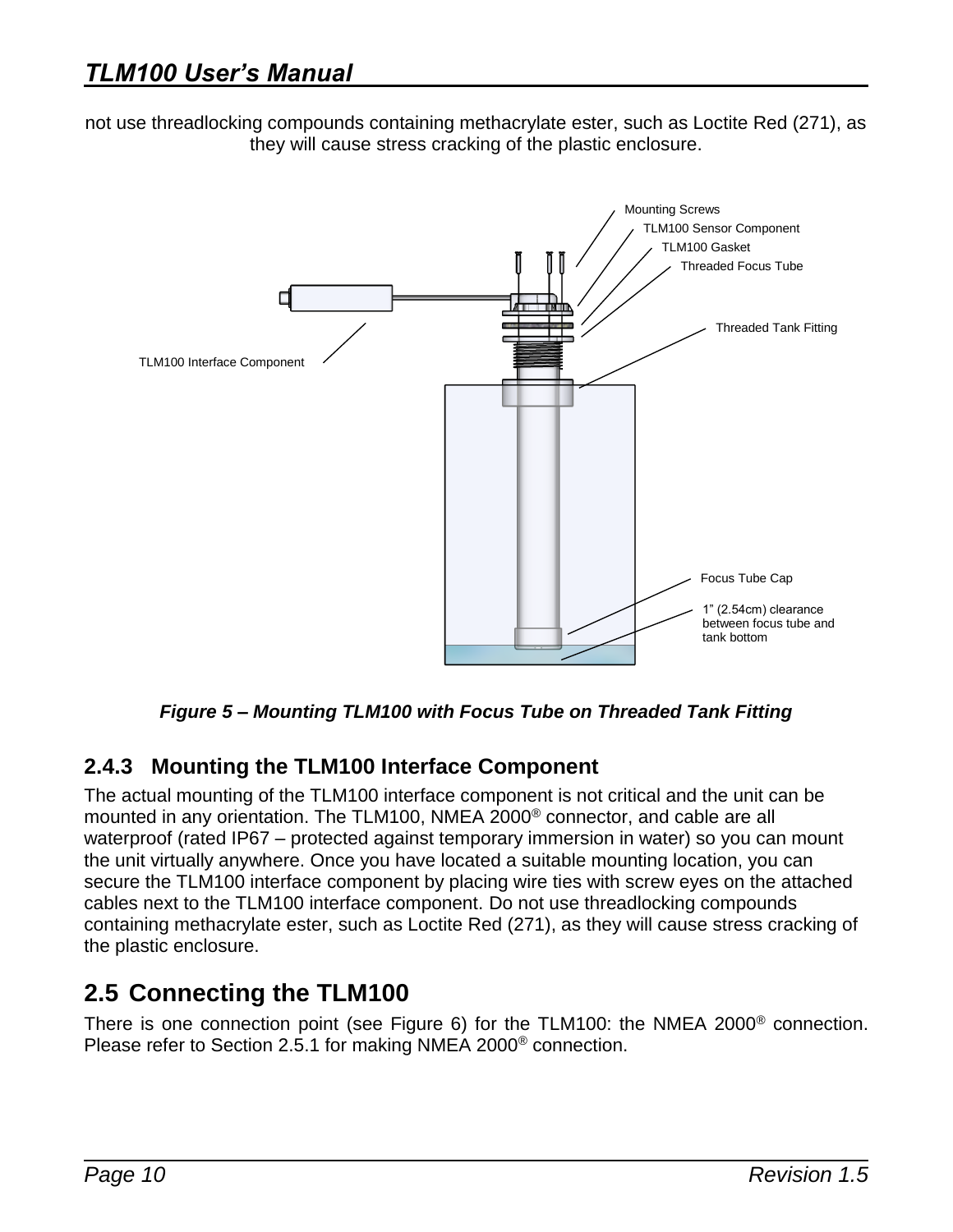



*Figure 6 – TLM100 Connections*

#### <span id="page-14-2"></span><span id="page-14-0"></span>**2.5.1 Connecting to NMEA 2000® Interface**

The Maretron TLM100 provides a connection to an NMEA 2000® interface through a five pin male connector (see [Figure 7\)](#page-14-3). You connect the TLM100 to an NMEA 2000® network using a Maretron NMEA 2000® cable (or an NMEA 2000® compatible cable) by connecting the female end of the cable to the TLM100 (note the key on the male connector and keyway on the female connector). Be sure the cable is connected securely and that the collar on the cable connector is tightened firmly. Connect the other end of the cable (male) to the NMEA 2000<sup>®</sup> network in the same manner. The TLM100 is designed such that you can plug or unplug it from an NMEA 2000<sup>®</sup> network while the power to the network is connected or disconnected. Please follow recommended practices for installing NMEA 2000® network products.



*Figure 7 – NMEA 2000® Connector Face Views*

# <span id="page-14-3"></span><span id="page-14-1"></span>**3 Configuring the TLM100**

The TLM100 has several configurable parameters, which are shown below including the default values. If you are not using the default values, then you will need to refer to the corresponding section for configuring the TLM100 appropriately.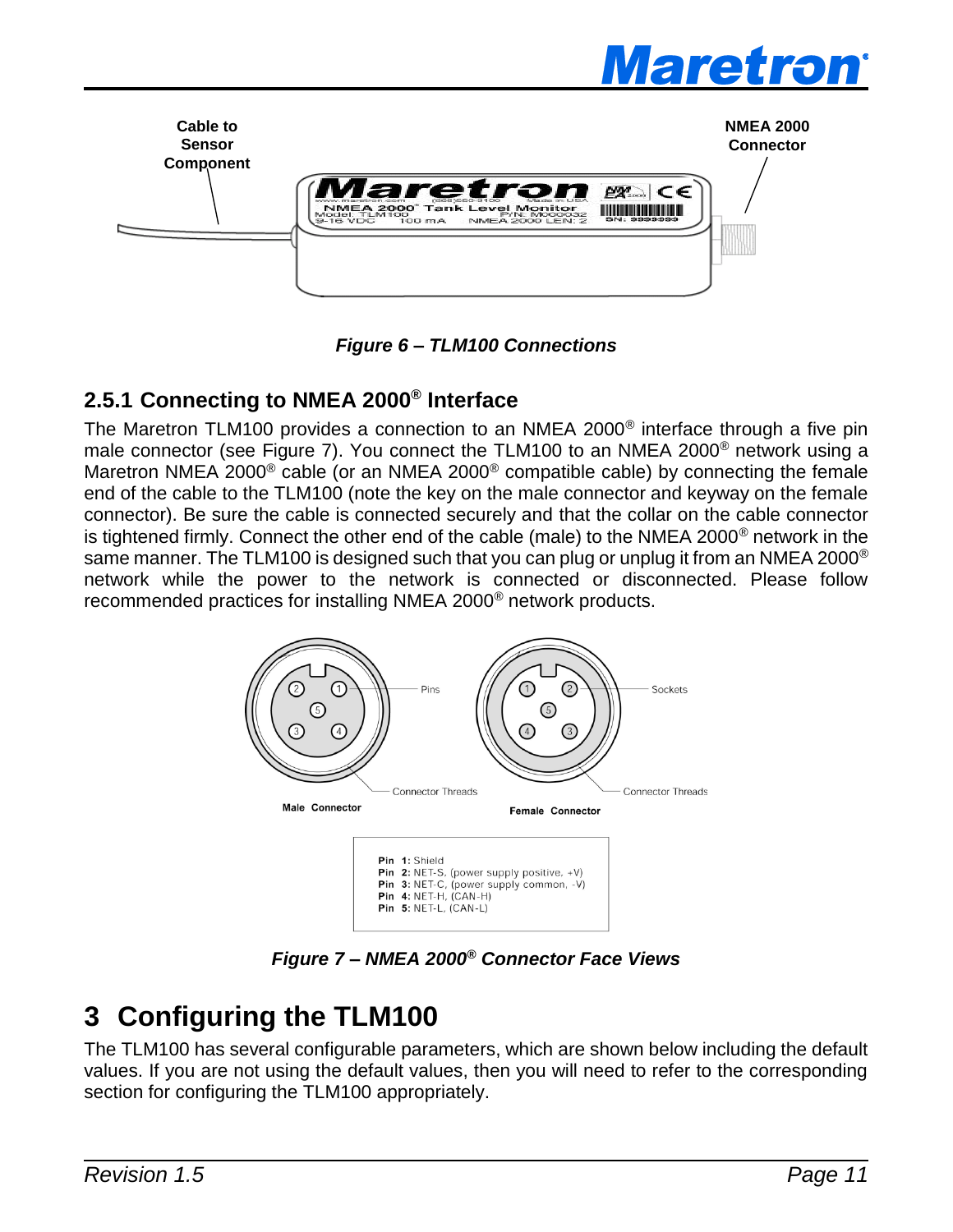## *TLM100 User's Manual*

- 1. Tank Type (Section [3.1\)](#page-15-0) Default is Fuel
- 2. Tank Number (Section [3.2\)](#page-15-1) Default is Tank 0
- 3. Tank Capacity (Section [3.3\)](#page-15-2) Default is No Tank Capacity Transmitted
- 4. Tank Depth or Custom Calibration (Section [3.4\)](#page-16-0) Default is a 40" (1.02m) deep tank with rectangular cross-section with full at 2" (5.08cm) distance from the sender and empty at 40" (1.02m) distance from the sender

## <span id="page-15-0"></span>**3.1 Configuring Tank Type**

As shipped from the factory, the TLM100 transmits the tank type as "Fuel". You can reconfigure the TLM100 for any of these tank types:

- 1. Fuel
- 2. Fresh Water
- 3. Waste Water
- 4. Live Well
- 5. Oil
- 6. Black Water
- 7. Reserved-1 through Reserved-7 (if none of the above types apply)

You configure or program a TLM100 tank type using a display product such as the Maretron DSM250 or Maretron N2KAnalyzer software. Refer to the user's manual of the particular product that will be used for configuring the TLM100 as these manuals provide detailed instruction on configuration procedures.

## <span id="page-15-1"></span>**3.2 Configuring Tank Number**

As shipped from the factory, the TLM100 transmits the Tank Number as "0". The TLM100 supports up to sixteen tanks (0 through 15) for a given type of tank, which means you can monitor up to 16 separate fuel tanks or 16 separate fresh water tanks. The TLM100 is configured or programmed by choosing a TLM100 tank number using a display product such as the Maretron DSM250 or Maretron N2KAnalyzer software. Refer to the user's manual of the particular product that will be used for configuring the TLM100 as these manuals provide detailed instruction on configuration procedures.

## <span id="page-15-2"></span>**3.3 Configuring Tank Capacity**

In addition to indicating the fluid level within a tank, the TLM100 also has the ability to be configured or programmed with the attached tank's capacity. This way, you will be able to view the tank's capacity as well as the amount of liquid remaining anywhere on the vessel where there is an NMEA 2000® compatible display. It is not required, but you can enter the TLM100 tank capacity using a display product such as the Maretron DSM250 or Maretron N2KAnalyzer software. Refer to the user's manual of the particular product that will be used for configuring the TLM100 as these manuals provide detailed instruction on configuration procedures.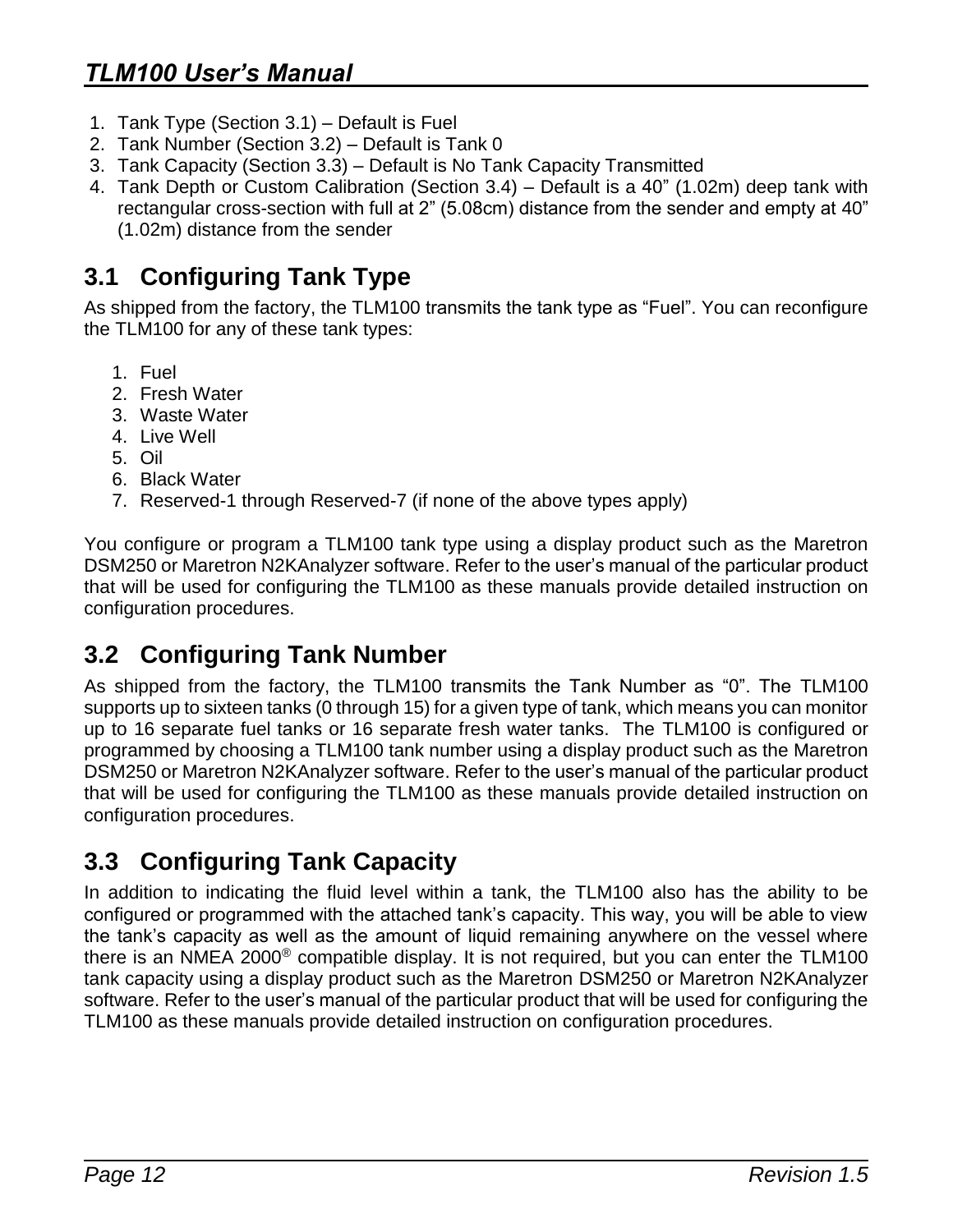

## <span id="page-16-0"></span>**3.4 Tank Depth or Custom Calibration**

The TLM100 can be easily programmed for use with tanks of rectangular cross-section (see Section [3.4.1\)](#page-16-1). For non-rectangular tank shapes, you can perform custom calibration so that the TLM100 accurately reflects fluid levels (see Section [3.4.2\)](#page-16-2).

#### <span id="page-16-1"></span>**3.4.1 Tank Depth Programming**

The TLM100 can be used with tanks that have rectangular cross sections. The TLM100 comes from the factory programmed for a 40" (1.02m) deep tank. In order to obtain correct level readings on a tank having a rectangular cross section but shallower than 40" (1.02m), you must program the TLM100 with the actual depth of the tank using a display product such as the Maretron DSM250 or Maretron N2KAnalyzer software. Refer to the user's manual of the particular product that will be used for configuring the TLM100 as these manuals provide detailed instruction on configuration procedures.

#### <span id="page-16-2"></span>**3.4.2 Custom Calibration**

For accurate tank level readings, the TLM100 must be custom calibrated if the tank shape is irregular or non-rectangular.

You can calibrate the TLM100 using a display product such as the Maretron DSM250 or Maretron N2KAnalyzer software. Refer to the user's manual of the particular product that will be used for configuring the TLM100 as these manuals provide detailed instruction on configuration procedures.

## <span id="page-16-3"></span>**4 Maintenance**

Regular maintenance is not required; however, an occasional inspection will ensure continued proper operation of the Maretron TLM100. Perform the following tasks periodically:

- Clean the unit with a soft cloth. Do not use chemical cleaners as they may remove paint or markings or may corrode the TLM100 enclosure or seals. Do not use any cleaners containing acetone, as they will deteriorate the plastic enclosure.
- Ensure that the unit is mounted securely and cannot be moved relative to the mounting surface. If the unit is loose, tighten the screws holding the cable ties.
- Check the security of the cable connected to the NMEA 2000<sup>®</sup> interface and tighten if necessary.

# <span id="page-16-4"></span>**5 Troubleshooting**

If you notice unexpected operation of the Maretron TLM100, follow the troubleshooting procedures in this section to remedy simple problems.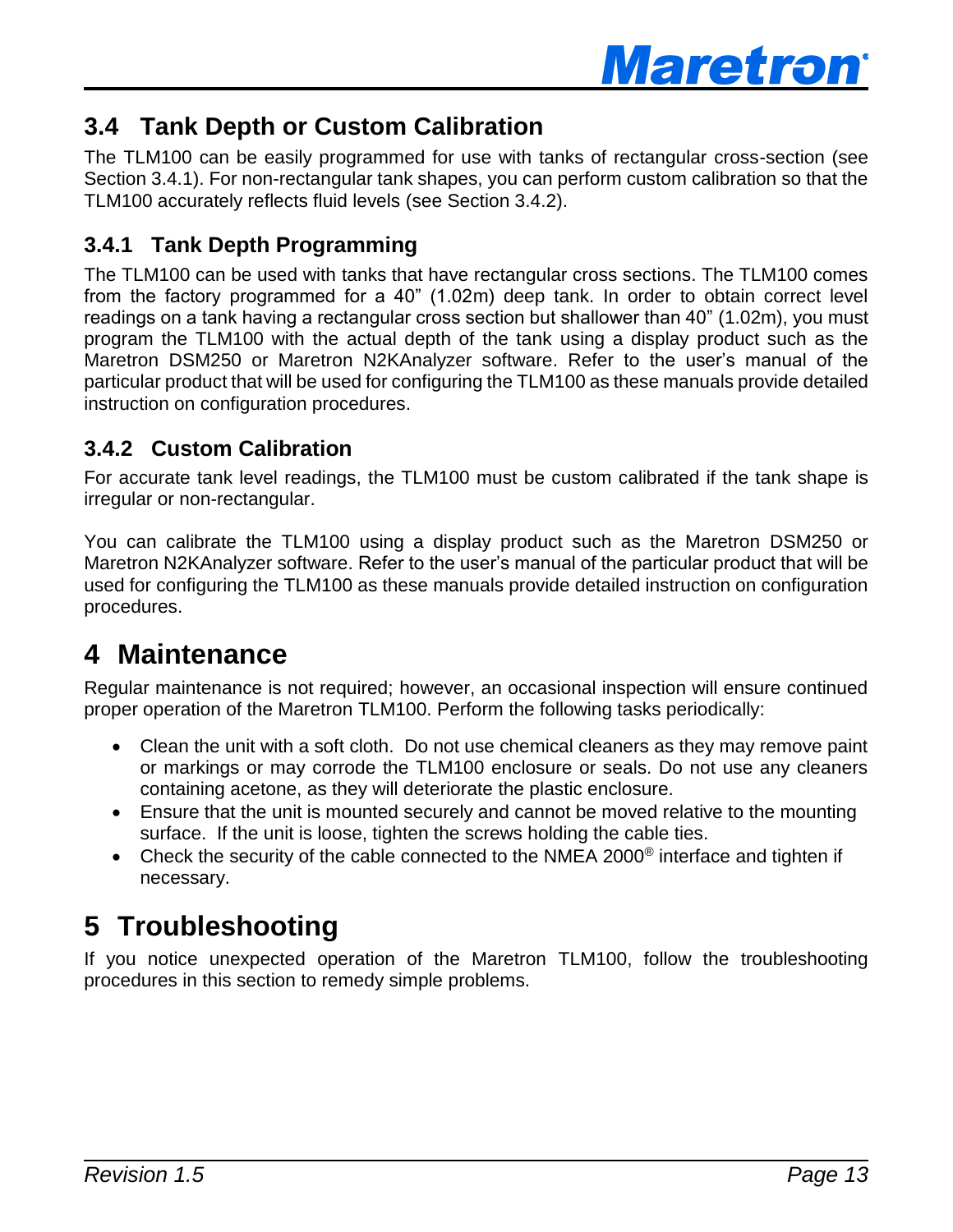| Symptom         | <b>Troubleshooting Procedure</b>                                                                                                                                                                                                                                                                                                                                                                                                                                                                                                                                                                                                                                                                                                                                                                                                                                                                                                                                                                                                                                                                                                                                                                                                                                                                              |
|-----------------|---------------------------------------------------------------------------------------------------------------------------------------------------------------------------------------------------------------------------------------------------------------------------------------------------------------------------------------------------------------------------------------------------------------------------------------------------------------------------------------------------------------------------------------------------------------------------------------------------------------------------------------------------------------------------------------------------------------------------------------------------------------------------------------------------------------------------------------------------------------------------------------------------------------------------------------------------------------------------------------------------------------------------------------------------------------------------------------------------------------------------------------------------------------------------------------------------------------------------------------------------------------------------------------------------------------|
| No tank level   | 1. If operating in the NMEA 2000 <sup>®</sup> Mode, check the connection to the                                                                                                                                                                                                                                                                                                                                                                                                                                                                                                                                                                                                                                                                                                                                                                                                                                                                                                                                                                                                                                                                                                                                                                                                                               |
| output          | NMEA 2000 $^{\circ}$ interface (see Section 2.5.1) and tighten if necessary.                                                                                                                                                                                                                                                                                                                                                                                                                                                                                                                                                                                                                                                                                                                                                                                                                                                                                                                                                                                                                                                                                                                                                                                                                                  |
|                 | 2. Ensure that power is supplied to the NMEA 2000 <sup>®</sup> network. Proper                                                                                                                                                                                                                                                                                                                                                                                                                                                                                                                                                                                                                                                                                                                                                                                                                                                                                                                                                                                                                                                                                                                                                                                                                                |
|                 | network power can be checked by measuring the voltage at an open                                                                                                                                                                                                                                                                                                                                                                                                                                                                                                                                                                                                                                                                                                                                                                                                                                                                                                                                                                                                                                                                                                                                                                                                                                              |
|                 | tee between NET-S and NET-C. The voltage should be between 9 and                                                                                                                                                                                                                                                                                                                                                                                                                                                                                                                                                                                                                                                                                                                                                                                                                                                                                                                                                                                                                                                                                                                                                                                                                                              |
|                 | 16 volts.                                                                                                                                                                                                                                                                                                                                                                                                                                                                                                                                                                                                                                                                                                                                                                                                                                                                                                                                                                                                                                                                                                                                                                                                                                                                                                     |
|                 | 3. Ensure that both trunk line terminators are in place. Proper network                                                                                                                                                                                                                                                                                                                                                                                                                                                                                                                                                                                                                                                                                                                                                                                                                                                                                                                                                                                                                                                                                                                                                                                                                                       |
|                 | termination can be checked by removing network power and                                                                                                                                                                                                                                                                                                                                                                                                                                                                                                                                                                                                                                                                                                                                                                                                                                                                                                                                                                                                                                                                                                                                                                                                                                                      |
|                 | measuring the resistance at an open tee between NET-L and NET-H                                                                                                                                                                                                                                                                                                                                                                                                                                                                                                                                                                                                                                                                                                                                                                                                                                                                                                                                                                                                                                                                                                                                                                                                                                               |
|                 | signals. The resistance should read approximately 60 ohms (two 120                                                                                                                                                                                                                                                                                                                                                                                                                                                                                                                                                                                                                                                                                                                                                                                                                                                                                                                                                                                                                                                                                                                                                                                                                                            |
|                 | ohm terminators in parallel equals 60 ohms).                                                                                                                                                                                                                                                                                                                                                                                                                                                                                                                                                                                                                                                                                                                                                                                                                                                                                                                                                                                                                                                                                                                                                                                                                                                                  |
|                 | 4. Remove the TLM100 sensor component from the tank opening and                                                                                                                                                                                                                                                                                                                                                                                                                                                                                                                                                                                                                                                                                                                                                                                                                                                                                                                                                                                                                                                                                                                                                                                                                                               |
|                 | ensure that the surface of the ultrasonic sensor is not fouled.                                                                                                                                                                                                                                                                                                                                                                                                                                                                                                                                                                                                                                                                                                                                                                                                                                                                                                                                                                                                                                                                                                                                                                                                                                               |
| Inaccurate tank | 1.                                                                                                                                                                                                                                                                                                                                                                                                                                                                                                                                                                                                                                                                                                                                                                                                                                                                                                                                                                                                                                                                                                                                                                                                                                                                                                            |
|                 |                                                                                                                                                                                                                                                                                                                                                                                                                                                                                                                                                                                                                                                                                                                                                                                                                                                                                                                                                                                                                                                                                                                                                                                                                                                                                                               |
|                 |                                                                                                                                                                                                                                                                                                                                                                                                                                                                                                                                                                                                                                                                                                                                                                                                                                                                                                                                                                                                                                                                                                                                                                                                                                                                                                               |
|                 | $3.4.2$ ).                                                                                                                                                                                                                                                                                                                                                                                                                                                                                                                                                                                                                                                                                                                                                                                                                                                                                                                                                                                                                                                                                                                                                                                                                                                                                                    |
| Erratic         | Remove the sender and place it on top of a standard paper towel roll<br>1.                                                                                                                                                                                                                                                                                                                                                                                                                                                                                                                                                                                                                                                                                                                                                                                                                                                                                                                                                                                                                                                                                                                                                                                                                                    |
| Readings        | core. Be sure the towel core is on a hard surface. Reset the unit to                                                                                                                                                                                                                                                                                                                                                                                                                                                                                                                                                                                                                                                                                                                                                                                                                                                                                                                                                                                                                                                                                                                                                                                                                                          |
|                 |                                                                                                                                                                                                                                                                                                                                                                                                                                                                                                                                                                                                                                                                                                                                                                                                                                                                                                                                                                                                                                                                                                                                                                                                                                                                                                               |
|                 | Power the unit up and wait for two minutes. The tank level value                                                                                                                                                                                                                                                                                                                                                                                                                                                                                                                                                                                                                                                                                                                                                                                                                                                                                                                                                                                                                                                                                                                                                                                                                                              |
|                 | should read 70-80% (this number can vary depending on the paper                                                                                                                                                                                                                                                                                                                                                                                                                                                                                                                                                                                                                                                                                                                                                                                                                                                                                                                                                                                                                                                                                                                                                                                                                                               |
|                 | towel roll dimensions). If you see a depth reading in this range, the                                                                                                                                                                                                                                                                                                                                                                                                                                                                                                                                                                                                                                                                                                                                                                                                                                                                                                                                                                                                                                                                                                                                                                                                                                         |
|                 | sensor is operational, so please follow the next steps in this                                                                                                                                                                                                                                                                                                                                                                                                                                                                                                                                                                                                                                                                                                                                                                                                                                                                                                                                                                                                                                                                                                                                                                                                                                                |
|                 | sequence.                                                                                                                                                                                                                                                                                                                                                                                                                                                                                                                                                                                                                                                                                                                                                                                                                                                                                                                                                                                                                                                                                                                                                                                                                                                                                                     |
|                 | Determine if the sensor's gasket is installed properly. Only a Maretron<br>2.                                                                                                                                                                                                                                                                                                                                                                                                                                                                                                                                                                                                                                                                                                                                                                                                                                                                                                                                                                                                                                                                                                                                                                                                                                 |
|                 |                                                                                                                                                                                                                                                                                                                                                                                                                                                                                                                                                                                                                                                                                                                                                                                                                                                                                                                                                                                                                                                                                                                                                                                                                                                                                                               |
|                 |                                                                                                                                                                                                                                                                                                                                                                                                                                                                                                                                                                                                                                                                                                                                                                                                                                                                                                                                                                                                                                                                                                                                                                                                                                                                                                               |
|                 |                                                                                                                                                                                                                                                                                                                                                                                                                                                                                                                                                                                                                                                                                                                                                                                                                                                                                                                                                                                                                                                                                                                                                                                                                                                                                                               |
|                 |                                                                                                                                                                                                                                                                                                                                                                                                                                                                                                                                                                                                                                                                                                                                                                                                                                                                                                                                                                                                                                                                                                                                                                                                                                                                                                               |
|                 | 3.                                                                                                                                                                                                                                                                                                                                                                                                                                                                                                                                                                                                                                                                                                                                                                                                                                                                                                                                                                                                                                                                                                                                                                                                                                                                                                            |
|                 |                                                                                                                                                                                                                                                                                                                                                                                                                                                                                                                                                                                                                                                                                                                                                                                                                                                                                                                                                                                                                                                                                                                                                                                                                                                                                                               |
|                 |                                                                                                                                                                                                                                                                                                                                                                                                                                                                                                                                                                                                                                                                                                                                                                                                                                                                                                                                                                                                                                                                                                                                                                                                                                                                                                               |
|                 |                                                                                                                                                                                                                                                                                                                                                                                                                                                                                                                                                                                                                                                                                                                                                                                                                                                                                                                                                                                                                                                                                                                                                                                                                                                                                                               |
|                 | 4.                                                                                                                                                                                                                                                                                                                                                                                                                                                                                                                                                                                                                                                                                                                                                                                                                                                                                                                                                                                                                                                                                                                                                                                                                                                                                                            |
|                 |                                                                                                                                                                                                                                                                                                                                                                                                                                                                                                                                                                                                                                                                                                                                                                                                                                                                                                                                                                                                                                                                                                                                                                                                                                                                                                               |
|                 |                                                                                                                                                                                                                                                                                                                                                                                                                                                                                                                                                                                                                                                                                                                                                                                                                                                                                                                                                                                                                                                                                                                                                                                                                                                                                                               |
|                 |                                                                                                                                                                                                                                                                                                                                                                                                                                                                                                                                                                                                                                                                                                                                                                                                                                                                                                                                                                                                                                                                                                                                                                                                                                                                                                               |
|                 |                                                                                                                                                                                                                                                                                                                                                                                                                                                                                                                                                                                                                                                                                                                                                                                                                                                                                                                                                                                                                                                                                                                                                                                                                                                                                                               |
|                 |                                                                                                                                                                                                                                                                                                                                                                                                                                                                                                                                                                                                                                                                                                                                                                                                                                                                                                                                                                                                                                                                                                                                                                                                                                                                                                               |
|                 |                                                                                                                                                                                                                                                                                                                                                                                                                                                                                                                                                                                                                                                                                                                                                                                                                                                                                                                                                                                                                                                                                                                                                                                                                                                                                                               |
| level output    | If operating with a rectangular tank, ensure that the tank depth is<br>programmed properly (see Section 3.4.1).<br>2. If using custom calibration, re-calibrate the TLM100 (see Section<br>factory defaults using either a DSM250 display or N2KAnalyzer.<br>TLM100 gasket should be used. The TLM100 is not compatible with<br>cork gaskets, silicone sealant, or metal fittings. The gasket only lines<br>up a single way. A clear line of sight should be observed through all of<br>the mounting holes with the gasket installed.<br>The TLM100 transmits sensor signals at a $6^{\circ}$ angle. Think of the<br>signal path as a cone getting progressively wider the deeper the tank<br>is. There must not be any obstructions within this cone like baffles,<br>return lines or clean out pipes.<br>Sloped or grooved tank bottoms will cause an issue with a signal<br>return when the tank is empty, causing the TLM100 to transmit an<br>inaccurate or erratic reading or no reading at all. As long as there is<br>some fluid providing a flat surface to reflect the signal, you should<br>receive a valid reading. If your tank bottom is sloped or grooved, you<br>should install a focus tube with a focus tube cap in order to ensure<br>that there will be a reading when the tank is empty. |

*Figure 8 – Troubleshooting Guide*

<span id="page-17-0"></span>If these steps do not solve your problem, please contact Maretron Technical Support (refer to Section [7](#page-19-0) for contact information).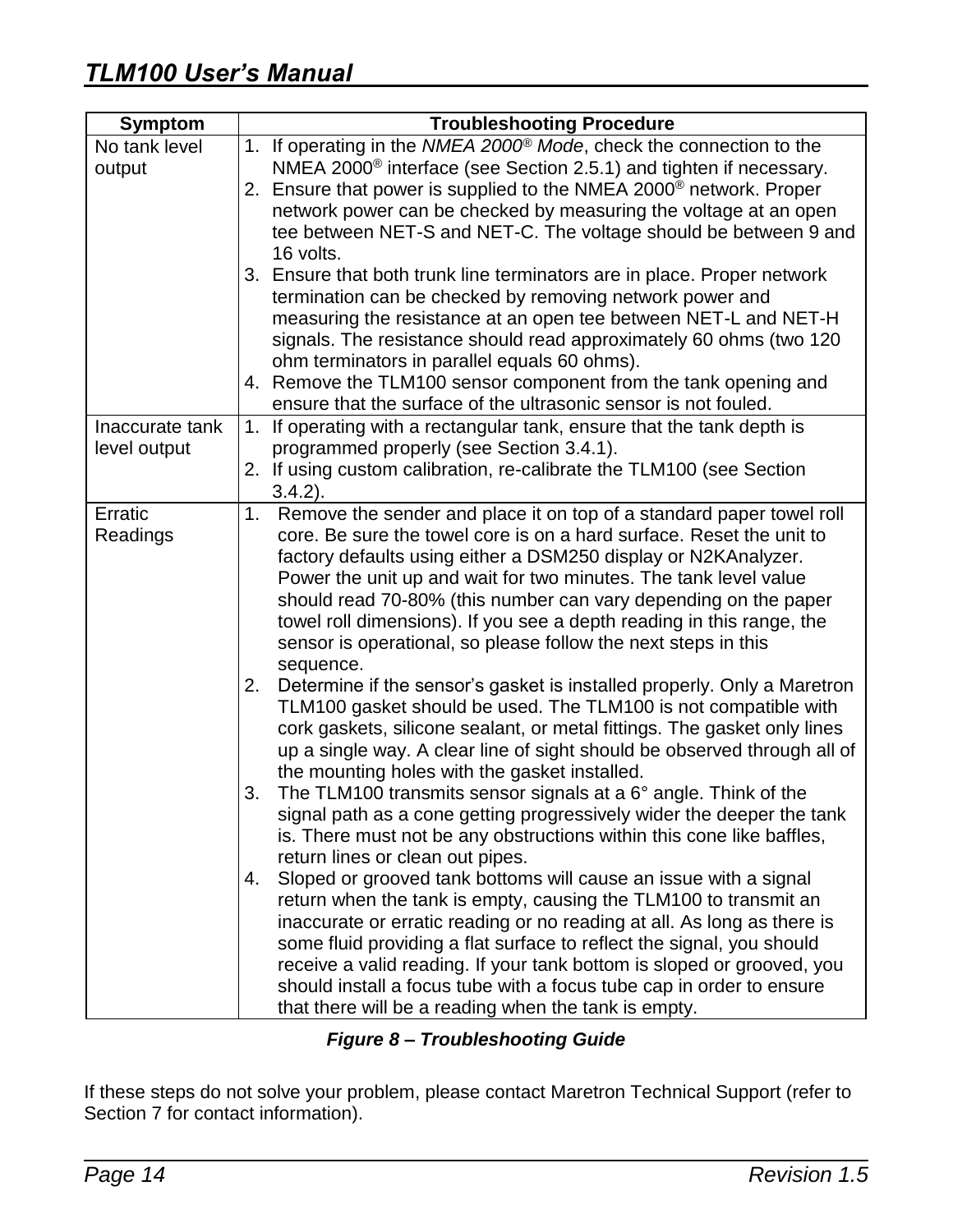# <span id="page-18-0"></span>**6 Technical Specifications**

#### **Specifications**

| <b>Parameter</b>                  | Value       | <b>Comment</b>                                       |
|-----------------------------------|-------------|------------------------------------------------------|
| Accuracy                          | $±2\%$      |                                                      |
| <b>Resolution</b>                 | $±1\%$      |                                                      |
| Number of Tank Types              | 16          | Fuel, Fresh Water, Waste Water, Live Well, Oil, etc. |
| Number of Tanks per Tank Type     | 16          | 16 Tanks per Tank Type Numbered 0-15                 |
| Maximum Tank Depth                | 40" (1.02m) |                                                      |
| Minimum Depth Reading             | 2" (5.08cm) | Sensor Deadband                                      |
| Support for Irregularly Shaped    | Yes         | Can be Calibrated for any Shape Tank                 |
| Tanks                             |             |                                                      |
| <b>Programmable Tank Capacity</b> | Yes         | Allows Displays to Calculate Amount Remaining        |
| Maximum Tank Angle                | ჩ°          | Without focus tube                                   |
|                                   | $15^\circ$  | With focus tube                                      |

#### **Certifications**

| <b>Parameter</b>                                               | <b>Comment</b>                |
|----------------------------------------------------------------|-------------------------------|
| <b>NMEA 2000</b>                                               | ILevel B+                     |
| Maritime Navigation and Radiocommunication Equipment & Systems | Tested to IEC 60945           |
| <b>FCC and CE Mark</b>                                         | Electromagnetic Compatibility |

#### **NMEA 2000**® **Parameter Group Numbers (PGNs) - See Appendix A for Details**

| <b>Description</b>         | PGN#   | <b>PGN Name</b>                        | <b>Default Rate</b> |
|----------------------------|--------|----------------------------------------|---------------------|
| Periodic Data PGNs         | 127505 | <b>Fluid Level</b>                     | 0.4 Times/Second    |
| Response to Requested PGNs | 126464 | <b>PGN List (Transmit and Receive)</b> | N/A                 |
|                            | 126996 | <b>Product Information</b>             | N/A                 |
|                            | 126998 | Configuration Information              | N/A                 |
| <b>Protocol PGNs</b>       | 059392 | <b>ISO Acknowledge</b>                 | N/A                 |
|                            | 059904 | <b>ISO Request</b>                     | N/A                 |
|                            | 060928 | <b>ISO Address Claim</b>               | N/A                 |
|                            | 065240 | <b>ISO Address Command</b>             | N/A                 |
|                            | 126208 | <b>NMEA</b>                            | N/A                 |

#### **Electrical**

| <b>Parameter</b>                  | Value         | <b>Comment</b>                          |
|-----------------------------------|---------------|-----------------------------------------|
| <b>Operating Voltage</b>          | 9 to 16 Volts | <b>DC</b> Voltage                       |
| Power Consumption                 | $<$ 100 $mA$  | Average Current Drain                   |
| Load Equivalence Number (LEN)     |               | $NMEA 2000^{\circ}$ Spec. (1LEN = 50mA) |
| <b>Reverse Battery Protection</b> | Yes           | <b>Indefinitely</b>                     |
| Load Dump Protection              | Yes           | Energy Rated per SAE J1113              |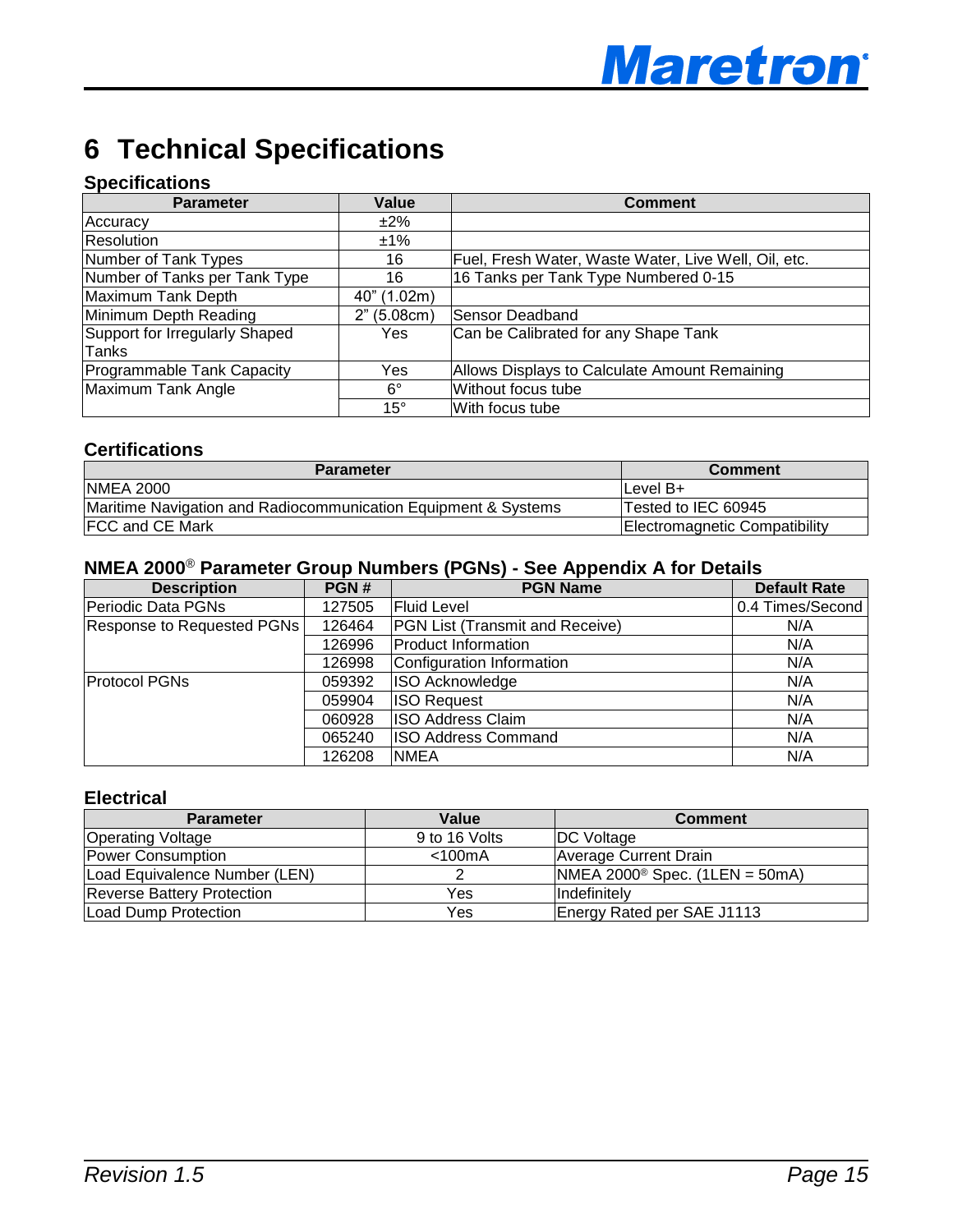#### **Mechanical**

| <b>Parameter</b> | Value                  | <b>Comment</b>                           |
|------------------|------------------------|------------------------------------------|
| Size             | $3.9'''$ x 1.2" x 1.0" | Interface Component                      |
|                  | (99mm x 30.5mm x       |                                          |
|                  | 25.4mm)                |                                          |
|                  | 2.7" dia. X 0.9"       | <b>Sensor Component</b>                  |
|                  | (68.6mm dia. x 22.9mm) |                                          |
|                  | $8.5$ " (215.9mm)      | Interconnecting Cable                    |
| Weight           | 12 oz. (340g)          |                                          |
| Mounting         | SAE J1810 5-hole bolt  | Can mount to 1.25" BSP or 1.5" NPT using |
|                  | pattern                | available adapters                       |

#### **Environmental**

| <b>Parameter</b>                | Value                                                                  |
|---------------------------------|------------------------------------------------------------------------|
| IEC 60945 Classification        | Exposed                                                                |
| Degree of Protection            | IP <sub>67</sub>                                                       |
| <b>Operating Temperature</b>    | $-25^{\circ}$ C to 55 $^{\circ}$ C                                     |
| Storage Temperature             | -40 $^{\circ}$ C to 70 $^{\circ}$ C                                    |
| <b>Relative Humidity</b>        | 93%RH @40° per IEC60945-8.2                                            |
| Vibration                       | 2-13.2Hz @ ±1mm, 13.2-100Hz @ 7m/s <sup>2</sup> per IEC 60945-8.7      |
| Rain and Spray                  | 12.5mm Nozzle @ 100liters/min from 3m for 30min per IEC 60945-8.8      |
| Solar Radiation                 | Ultraviolet B, A, Visible, and Infrared per IEC 60945-8.10             |
| Corrosion (Salt Mist)           | 4 times 7days @ 40°C, 95%RH after 2 hour Salt Spray Per IEC 60945-8.12 |
| Electromagnetic Emission        | Conducted and Radiated Emission per IEC 60945-9                        |
| <b>Electromagnetic Immunity</b> | Conducted, Radiated, Supply, and ESD per IEC 60945-10                  |
| <b>Safety Precautions</b>       | Dangerous Voltage, Electromagnetic Radio Frequency per IEC 60945-12    |

## <span id="page-19-0"></span>**7 Technical Support**

If you require technical support for Maretron products, you can reach us in any of the following ways:

| Telephone:      | 1-866-550-9100                 |
|-----------------|--------------------------------|
| Fax:            | 1-602-861-1777                 |
| E-mail:         | support@maretron.com           |
| World Wide Web: | http://www.maretron.com        |
| Mail:           | Maretron, LLP                  |
|                 | <b>Attn: Technical Support</b> |
|                 | 9014 N. 23rd Ave Suite 10      |
|                 | Phoenix, AZ 85021 USA          |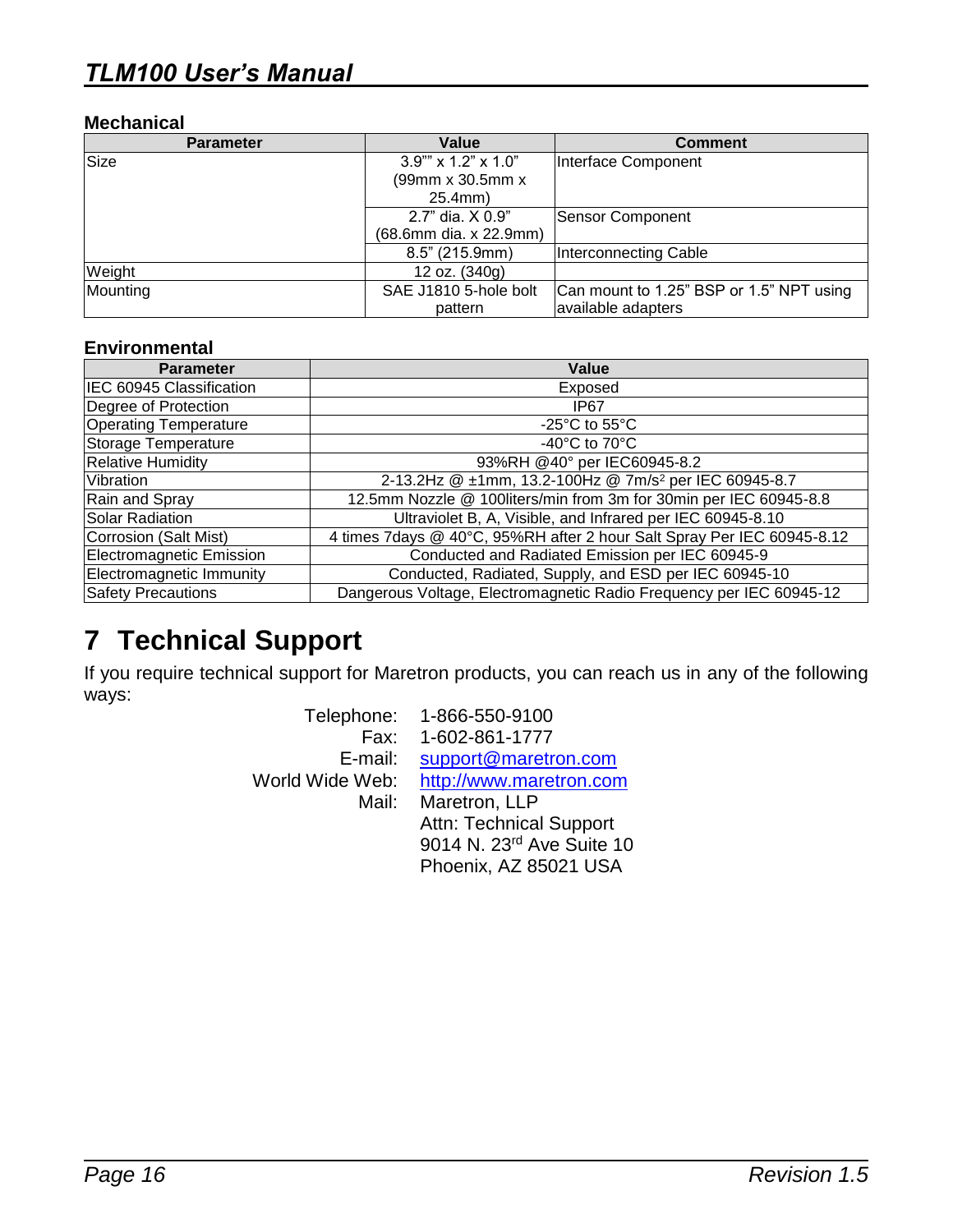

## <span id="page-20-0"></span>**8 Maretron (2 Year) Limited Warranty**

Maretron warrants the TLM100 to be free from defects in materials and workmanship for **two (2) years** from the date of original purchase. If within the applicable period any such products shall be proved to Maretron's satisfaction to fail to meet the above limited warranty, such products shall be repaired or replaced at Maretron's option. Purchaser's exclusive remedy and Maretron's sole obligation hereunder, provided product is returned pursuant to the return requirements below, shall be limited to the repair or replacement, at Maretron's option, of any product not meeting the above limited warranty and which is returned to Maretron; or if Maretron is unable to deliver a replacement that is free from defects in materials or workmanship, Purchaser's payment for such product will be refunded. Maretron assumes no liability whatsoever for expenses of removing any defective product or part or for installing the repaired product or part or a replacement therefore or for any loss or damage to equipment in connection with which Maretron's products or parts shall be used. With respect to products not manufactured by Maretron, Maretron's warranty obligation shall in all respects conform to and be limited to the warranty actually extended to Maretron by its supplier. The foregoing warranties shall not apply with respect to products subjected to negligence, misuse, misapplication, accident, damages by circumstances beyond Maretron's control, to improper installation, operation, maintenance, or storage, or to other than normal use or service.

THE FOREGOING WARRANTIES ARE EXPRESSLY IN LIEU OF AND EXCLUDES ALL OTHER EXPRESS OR IMPLIED WARRANTIES, INCLUDING BUT NOT LIMITED TO THE IMPLIED WARRANTIES OF MERCHANTABILITY AND OF FITNESS FOR A PARTICULAR PURPOSE.

Statements made by any person, including representatives of Maretron, which are inconsistent or in conflict with the terms of this Limited Warranty, shall not be binding upon Maretron unless reduced to writing and approved by an officer of Maretron.

IN NO CASE WILL MARETRON BE LIABLE FOR INCIDENTAL OR CONSEQUENTIAL DAMAGES, DAMAGES FOR LOSS OF USE, LOSS OF ANTICIPATED PROFITS OR SAVINGS, OR ANY OTHER LOSS INCURRED BECAUSE OF INTERRUPTION OF SERVICE. IN NO EVENT SHALL MARETRON'S AGGREGATE LIABILITY EXCEED THE PURCHASE PRICE OF THE PRODUCT(S) INVOLVED. MARETRON SHALL NOT BE SUBJECT TO ANY OTHER OBLIGATIONS OR LIABILITIES, WHETHER ARISING OUT OF BREACH OF CONTRACT OR WARRANTY, TORT (INCLUDING NEGLIGENCE), OR OTHER THEORIES OF LAW WITH RESPECT TO PRODUCTS SOLD OR SERVICES RENDERED BY MARETRON, OR ANY UNDERTAKINGS, ACTS OR OMISSIONS RELATING THERETO.

Maretron does not warrant that the functions contained in any software programs or products will meet purchaser's requirements or that the operation of the software programs or products will be uninterrupted or error free. Purchaser assumes responsibility for the selection of the software programs or products to achieve the intended results, and for the installation, use and results obtained from said programs or products. No specifications, samples, descriptions, or illustrations provided Maretron to Purchaser, whether directly, in trade literature, brochures or other documentation shall be construed as warranties of any kind, and any failure to conform with such specifications, samples, descriptions, or illustrations shall not constitute any breach of Maretron's limited warranty.

#### **Warranty Return Procedure:**

To apply for warranty claims, contact Maretron or one of its dealers to describe the problem and determine the appropriate course of action. If a return is necessary, place the product in its original packaging together with proof of purchase and send to an Authorized Maretron Service Location. You are responsible for all shipping and insurance charges. Maretron will return the replaced or repaired product with all shipping and handling prepaid except for requests requiring expedited shipping (i.e. overnight shipments). Failure to follow this warranty return procedure could result in the product's warranty becoming null and void.

Maretron reserves the right to modify or replace, at its sole discretion, without prior notification, the warranty listed above. To obtain a copy of the then current warranty policy, please go to the following web page:

<http://www.maretron.com/company/warranty.php>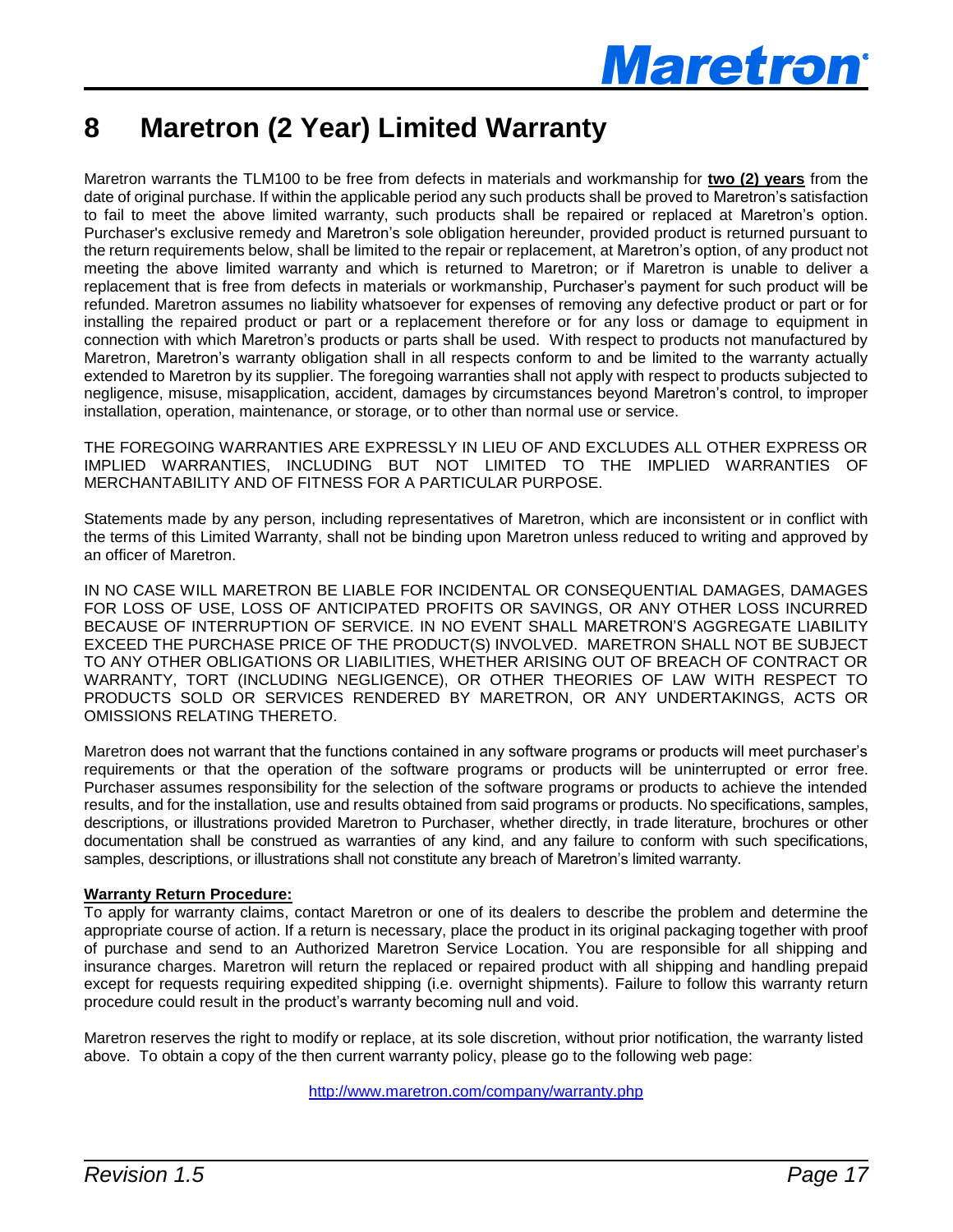This page intentionally left blank